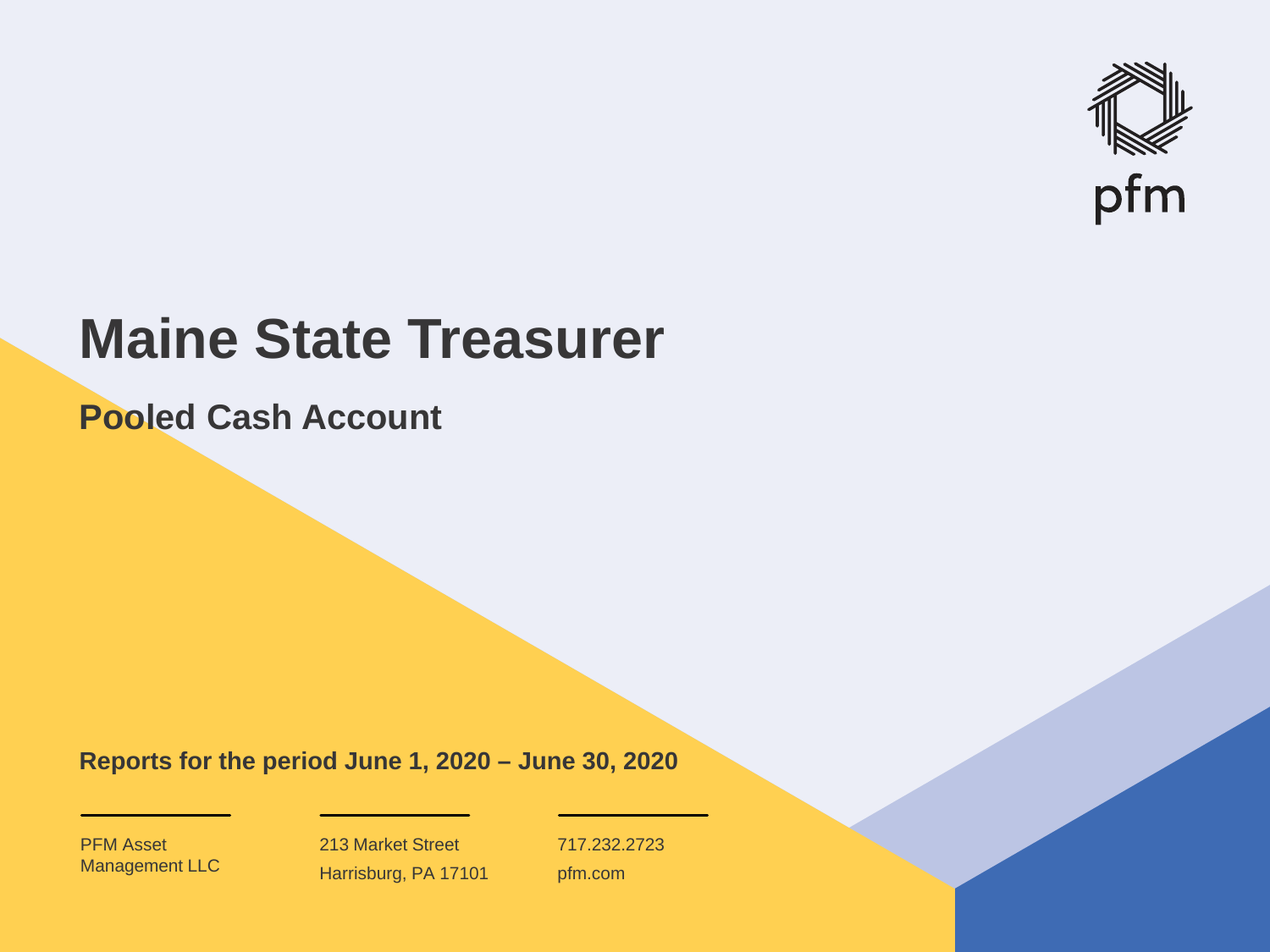#### **Maine State Treasurer Activity and Performance Summary For the Month Ending June 30, 2020**

# **Amortized Cost Basis Activity Summary**<br> **Amortized Cost Basis Return**

| <b>Beginning Amortized Cost Value</b>   |                | 2,694,712,202.72 | <b>Interest Earned</b>                 |
|-----------------------------------------|----------------|------------------|----------------------------------------|
| Additions                               |                |                  |                                        |
| Contributions                           | 219,928,281.41 |                  | <b>Current Holdings</b>                |
| <b>Interest Received</b>                | 1,071,718.59   |                  | Cash and Equivalents<br>142,050.72     |
| <b>Accrued Interest Sold</b>            | 0.00           |                  | 0.00<br>Repurchase Agreement           |
| Gain on Sales                           | 0.00           |                  | 391,250.00<br>Certificates of Deposit  |
| <b>Total Additions</b>                  |                | 221,000,000.00   | 0.00<br><b>Commercial Paper</b>        |
| Deductions                              |                |                  | U.S. Treasuries<br>795,643.81          |
| Withdrawals                             | 0.00           |                  | Federal Agency<br>624,923.95           |
| Accrued Interest Purchased              | 0.00           |                  | 51,674.38<br>Corporate                 |
| Loss on Sales                           | 0.00           |                  |                                        |
|                                         |                |                  | <b>Sales and Maturities</b>            |
| <b>Total Deductions</b>                 |                | 0.00             | 0.00<br>Repurchase Agreement           |
| Accretion (Amortization) for the Period |                | (129,610.62)     | 0.00<br><b>Commercial Paper</b>        |
| <b>Ending Amortized Cost Value</b>      |                | 2,915,582,592.10 | 0.00<br><b>Certificates of Deposit</b> |
| <b>Ending Fair Value</b>                |                | 2,936,779,352.60 | U.S. Treasuries<br>0.00                |
| Unrealized Gain (Loss)                  |                | 21,196,760.50    | 0.00<br>Federal Agency                 |
|                                         |                |                  |                                        |

| $\ldots$                                |                |                  |                                |                        |                                    |                            |                     |
|-----------------------------------------|----------------|------------------|--------------------------------|------------------------|------------------------------------|----------------------------|---------------------|
| <b>Beginning Amortized Cost Value</b>   |                | 2,694,712,202.72 |                                | <b>Interest Earned</b> | <b>Accretion</b><br>(Amortization) | <b>Realized Gain(Loss)</b> | <b>Total Income</b> |
| Additions                               |                |                  |                                |                        |                                    |                            |                     |
| Contributions                           | 219,928,281.41 |                  | <b>Current Holdings</b>        |                        |                                    |                            |                     |
| <b>Interest Received</b>                | 1,071,718.59   |                  | Cash and Equivalents           | 142,050.72             | 0.00                               | 0.00                       | 142,050.72          |
| <b>Accrued Interest Sold</b>            | 0.00           |                  | Repurchase Agreement           | 0.00                   | 0.00                               | 0.00                       | 0.00                |
| Gain on Sales                           | 0.00           |                  | <b>Certificates of Deposit</b> | 391,250.00             | 0.00                               | 0.00                       | 391,250.00          |
| <b>Total Additions</b>                  |                | 221,000,000.00   | <b>Commercial Paper</b>        | 0.00                   | 0.00                               | 0.00                       | 0.00                |
| Deductions                              |                |                  | U.S. Treasuries                | 795,643.81             | (123, 412.55)                      | 0.00                       | 672,231.26          |
| Withdrawals                             | 0.00           |                  | Federal Agency                 | 624,923.95             | (5,316.35)                         | 0.00                       | 619,607.60          |
| <b>Accrued Interest Purchased</b>       | 0.00           |                  | Corporate                      | 51,674.38              | (881.72)                           | 0.00                       | 50,792.66           |
| Loss on Sales                           | 0.00           |                  |                                |                        |                                    |                            |                     |
|                                         |                |                  | <b>Sales and Maturities</b>    |                        |                                    |                            |                     |
| <b>Total Deductions</b>                 |                | 0.00             | Repurchase Agreement           | 0.00                   | 0.00                               | 0.00                       | 0.00                |
| Accretion (Amortization) for the Period |                | (129, 610.62)    | <b>Commercial Paper</b>        | 0.00                   | 0.00                               | 0.00                       | 0.00                |
| <b>Ending Amortized Cost Value</b>      |                | 2,915,582,592.10 | <b>Certificates of Deposit</b> | 0.00                   | 0.00                               | 0.00                       | 0.00                |
| Ending Fair Value                       |                | 2,936,779,352.60 | U.S. Treasuries                | 0.00                   | 0.00                               | 0.00                       | 0.00                |
| Unrealized Gain (Loss)                  |                | 21,196,760.50    | <b>Federal Agency</b>          | 0.00                   | 0.00                               | 0.00                       | 0.00                |
|                                         |                |                  | Corporate                      | 0.00                   | 0.00                               | 0.00                       | 0.00                |
|                                         |                |                  | <b>Total</b>                   | 2,005,542.86           | (129,610.62)                       | 0.00                       | 1,875,932.24        |

# **Annualized Comparative Rates of Return Summary of Amortized Cost Basis Return for the Period**

|                  |                       |                       |               |                                             |                        | <b>Excluding Cash</b> |
|------------------|-----------------------|-----------------------|---------------|---------------------------------------------|------------------------|-----------------------|
|                  | <b>Twelve</b>         | <b>Six</b>            |               |                                             | <b>Total Portfolio</b> | <b>Equivalents</b>    |
|                  | <b>Month Trailing</b> | <b>Month Trailing</b> | For the Month | Interest Earned                             | 2,005,542.86           |                       |
| <b>Fed Funds</b> | 1.45%                 | 0.84%                 | 0.25%         | Accretion (Amortization)                    | (129,610.62)           |                       |
| Overnight Repo   | 1.40%                 | 0.74%                 | 0.16%         | Realized Gain (Loss) on Sales               | 0.00                   |                       |
| 3 Month T-Bill   | 1.22%                 | 0.63%                 | 0.15%         | Total Income on Portfolio                   | 1,875,932.24           |                       |
| 6 Month T-Bill   | 1.21%                 | 0.64%                 | 0.17%         | Average Daily Historical Cost               | 2,765,689,586.60       | 1,159,556,253.27      |
| 1 Year T-Note    | .24%                  | 0.70%                 | 0.20%         | Annualized Return                           | 0.83%                  |                       |
| 2 Year T-Note    | 1.15%                 | 0.65%                 | 0.19%         | Annualized Return Fiscal Year to Date       | 1.79%                  |                       |
| 5 Year T-Note    | 1.19%                 | 0.76%                 | 0.35%         | <b>Investment Advisory Fees</b>             | 14,583.30              |                       |
|                  |                       |                       |               | Annualized Return (net of fees)             | 0.82%                  |                       |
|                  |                       |                       |               | Weighted Average Effective Duration in Days | 200                    |                       |

|                | <b>Twelve</b>         | Six                   |               |
|----------------|-----------------------|-----------------------|---------------|
|                | <b>Month Trailing</b> | <b>Month Trailing</b> | For the Month |
| Fed Funds      | 1.45%                 | 0.84%                 | 0.25%         |
| Overnight Repo | 1.40%                 | 0.74%                 | 0.16%         |
| 3 Month T-Bill | 1.22%                 | 0.63%                 | 0.15%         |
| 6 Month T-Bill | 1.21%                 | 0.64%                 | 0.17%         |
| 1 Year T-Note  | 1.24%                 | 0.70%                 | 0.20%         |
| 2 Year T-Note  | 1.15%                 | 0.65%                 | 0.19%         |
| 5 Year T-Note  | 1.19%                 | 0.76%                 | 0.35%         |
|                |                       |                       |               |
|                |                       |                       |               |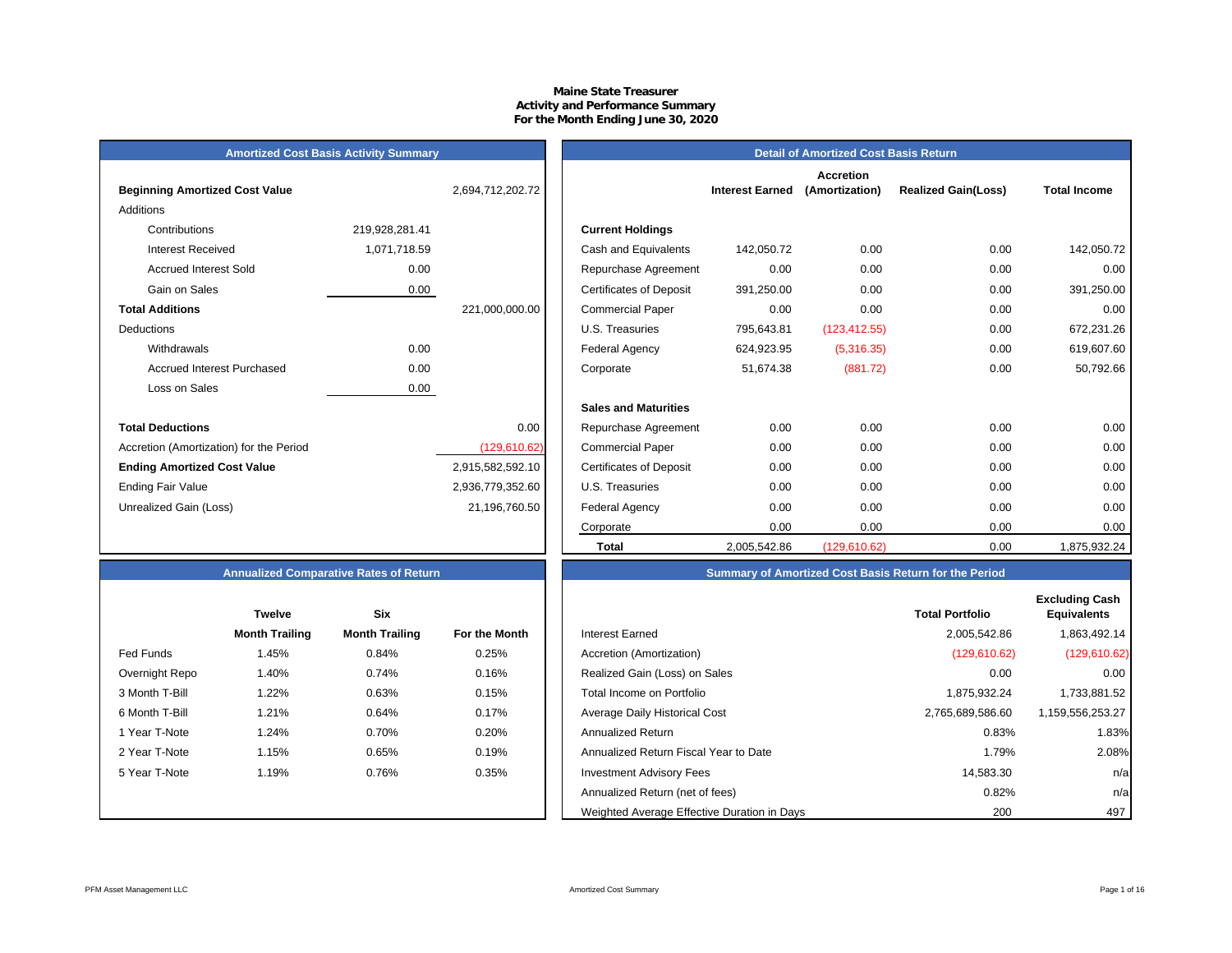#### **Maine State Treasurer Activity and Performance Summary For the Month Ending June 30, 2020**

# **Fair Value Basis Activity Summary**

| Detail of Fair Value Basis Return |  |  |
|-----------------------------------|--|--|
|                                   |  |  |
|                                   |  |  |

| <b>Beginning Fair Value</b> |                                     |                | 2,716,878,540.53 |                                |
|-----------------------------|-------------------------------------|----------------|------------------|--------------------------------|
| Additions                   |                                     |                |                  |                                |
|                             | Contributions                       | 219,928,281.41 |                  | <b>Current Holdings</b>        |
|                             | Interest Received                   | 1,071,718.59   |                  | Cash and Equivalents           |
|                             | <b>Accrued Interest Sold</b>        | 0.00           |                  | Repurchase Agreeme             |
| <b>Total Additions</b>      |                                     |                | 221,000,000.00   | <b>Certificates of Deposit</b> |
|                             |                                     |                |                  | <b>Commercial Paper</b>        |
| Deductions                  |                                     |                |                  | U.S. Treasuries                |
|                             | Withdrawals                         | 0.00           |                  | <b>Federal Agency</b>          |
|                             | Accrued Interest Purchased          | 0.00           |                  | Corporate                      |
|                             |                                     |                |                  |                                |
| <b>Total Deductions</b>     |                                     |                | 0.00             | <b>Sales and Maturities</b>    |
|                             |                                     |                |                  | Repurchase Agreeme             |
|                             | Change in Fair Value for the Period |                | (1,099,187.93)   | <b>Commercial Paper</b>        |
| <b>Ending Fair Value</b>    |                                     |                | 2,936,779,352.60 | <b>Certificates of Deposit</b> |
|                             |                                     |                |                  | U.S. Treasuries                |
|                             |                                     |                |                  |                                |

| Beginning Fair Value                |                | 2,716,878,540.53 |                                | <b>Interest Earned</b> | <b>Change in Fair Value</b> | <b>Total Income</b> |  |
|-------------------------------------|----------------|------------------|--------------------------------|------------------------|-----------------------------|---------------------|--|
| Additions                           |                |                  |                                |                        |                             |                     |  |
| Contributions                       | 219,928,281.41 |                  | <b>Current Holdings</b>        |                        |                             |                     |  |
| <b>Interest Received</b>            | 1,071,718.59   |                  | Cash and Equivalents           | 142,050.72             | 0.00                        | 142,050.72          |  |
| <b>Accrued Interest Sold</b>        | 0.00           |                  | Repurchase Agreement           | 0.00                   | 0.00                        | 0.00                |  |
| <b>Total Additions</b>              |                | 221,000,000.00   | <b>Certificates of Deposit</b> | 391,250.00             | 0.00                        | 391,250.00          |  |
|                                     |                |                  | <b>Commercial Paper</b>        | 0.00                   | 0.00                        | 0.00                |  |
| Deductions                          |                |                  | U.S. Treasuries                | 795,643.81             | (594,069.00)                | 201,574.81          |  |
| Withdrawals                         | 0.00           |                  | Federal Agency                 | 624,923.95             | (465, 176.20)               | 159,747.75          |  |
| <b>Accrued Interest Purchased</b>   | 0.00           |                  | Corporate                      | 51,674.38              | (39, 942.73)                | 11,731.65           |  |
| <b>Total Deductions</b>             |                | 0.00             | <b>Sales and Maturities</b>    |                        |                             |                     |  |
|                                     |                |                  | Repurchase Agreements          | 0.00                   | 0.00                        | 0.00                |  |
| Change in Fair Value for the Period |                | (1,099,187.93)   | <b>Commercial Paper</b>        | 0.00                   | 0.00                        | 0.00                |  |
| <b>Ending Fair Value</b>            |                | 2,936,779,352.60 | <b>Certificates of Deposit</b> | 0.00                   | 0.00                        | 0.00                |  |
|                                     |                |                  | U.S. Treasuries                | 0.00                   | 0.00                        | 0.00                |  |
|                                     |                |                  | Federal Agency                 | 0.00                   | 0.00                        | 0.00                |  |
|                                     |                |                  | Corporate                      | 0.00                   | 0.00                        | 0.00                |  |
|                                     |                |                  | Total                          | 2,005,542.86           | (1,099,187.93)              | 906,354.93          |  |

# **Summary of Fair Value Basis Return for the Period**

# **Annualized Comparative Rates of Return**

|                | <b>Twelve</b>         | <b>Six</b>            |               |
|----------------|-----------------------|-----------------------|---------------|
|                | <b>Month Trailing</b> | <b>Month Trailing</b> | For the Month |
| Fed Funds      | 1.45%                 | 0.84%                 | 0.25%         |
| Overnight Repo | 1.40%                 | 0.74%                 | 0.16%         |
| 3 Month T-Bill | 1.63%                 | 1.21%                 | 0.16%         |
| 6 Month T-Bill | 2.11%                 | 1.88%                 | 0.19%         |
| 1 Year T-Note  | 2.86%                 | 3.43%                 | 0.54%         |
| 2 Year T-Note  | 3.96%                 | 5.95%                 | 0.02%         |
| 5 Year T-Note  | 8.45%                 | 15.11%                | 2.05%         |
|                |                       |                       |               |
|                |                       |                       |               |

|                  | <b>Twelve</b>         | <b>Six</b>            |               |                                             | <b>Total Portfolio</b> | <b>Excluding Cash</b><br><b>Equivalents</b> |
|------------------|-----------------------|-----------------------|---------------|---------------------------------------------|------------------------|---------------------------------------------|
|                  | <b>Month Trailing</b> | <b>Month Trailing</b> | For the Month | <b>Interest Earned</b>                      | 2,005,542.86           | 1,863,492.14                                |
| <b>Fed Funds</b> | 1.45%                 | 0.84%                 | 0.25%         | Change in Fair Value                        | (1,099,187.93)         | (1,099,187.93)                              |
| Overnight Repo   | 1.40%                 | 0.74%                 | 0.16%         | Total Income on Portfolio                   | 906,354.93             | 764,304.21                                  |
| 3 Month T-Bill   | 1.63%                 | 1.21%                 | 0.16%         | Average Daily Historical Cost               | 2,765,689,586.60       | 1,159,556,253.27                            |
| 6 Month T-Bill   | 2.11%                 | 1.88%                 | 0.19%         | <b>Annualized Return</b>                    | 0.40%                  | 0.81%                                       |
| 1 Year T-Note    | 2.86%                 | 3.43%                 | 0.54%         | Annualized Return Fiscal Year to Date       | 2.87%                  | 3.50%                                       |
| 2 Year T-Note    | 3.96%                 | 5.95%                 | 0.02%         | Weighted Average Effective Duration in Days | 200                    | 497                                         |
| 5 Year T-Note    | 8.45%                 | 15.11%                | 2.05%         |                                             |                        |                                             |
|                  |                       |                       |               |                                             |                        |                                             |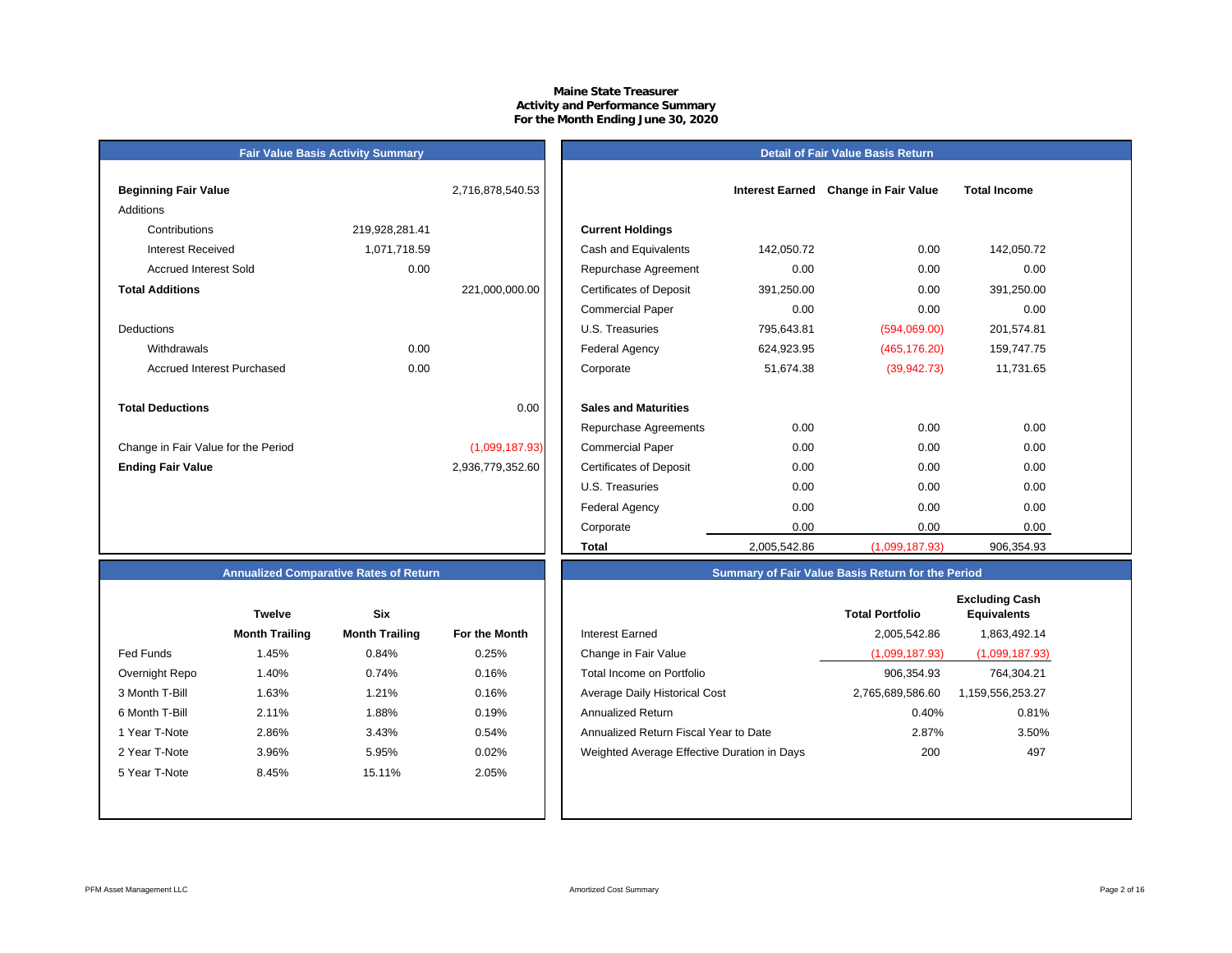### **Maine State Treasurer Investments - By Security Type As of June 30, 2020**

|                                | Original         | <b>Amortized</b> | Fair             | Accrued      | <b>Unrealized</b> | Weighted<br>Average<br><b>Final Maturity</b> | Weighted<br>Average<br><b>Effective</b><br><b>Duration</b> | Asset      | Weighted<br>Average |
|--------------------------------|------------------|------------------|------------------|--------------|-------------------|----------------------------------------------|------------------------------------------------------------|------------|---------------------|
| <b>Security Type</b>           | Cost             | Cost             | Value            | Interest     | Gain (Loss)       | (Days)                                       | (Years)                                                    | Allocation | Yield               |
| Cash and Cash Equivalents      | 1,757,000,000.00 | 1,757,000,000.00 | 1,757,000,000.00 | 142,049.03   | 0.00              |                                              | 0.00                                                       | 59.8%      | 0.10%               |
| Repurchase Agreements          | 0.00             | 0.00             | 0.00             | 0.00         | 0.00              |                                              |                                                            | 0.0%       |                     |
| <b>Commercial Paper</b>        | 0.00             | 0.00             | 0.00             | 0.00         | 0.00              |                                              |                                                            | 0.0%       |                     |
| <b>Certificates of Deposit</b> | 225,000,000.00   | 225,000,000.00   | 225,000,000.00   | 4,066,902.77 | 0.00              | 308                                          | 0.86                                                       | 7.7%       | 2.09%               |
| U.S. Treasuries                | 504,363,750.02   | 503,364,006.85   | 516,952,652.10   | 2,633,864.49 | 13,588,645.25     | 676                                          | 1.82                                                       | 17.6%      | 1.63%               |
| U.S. Instrumentality           | 403,317,087.50   | 403,320,184.99   | 410,128,615.10   | 2,152,597.32 | 6,808,430.11      | 685                                          | 1.05                                                       | 14.0%      | 1.85%               |
| Corporate                      | 26,837,592.85    | 26,898,400.26    | 27,698,085.40    | 221,252.55   | 799,685.14        | 602                                          | 1.58                                                       | 0.9%       | 2.28%               |
| Total                          | 2,916,518,430.37 | 2,915,582,592.10 | 2,936,779,352.60 | 9,216,666.16 | 21,196,760.50     | 244                                          | 0.55                                                       | 100.0%     | 0.79%               |

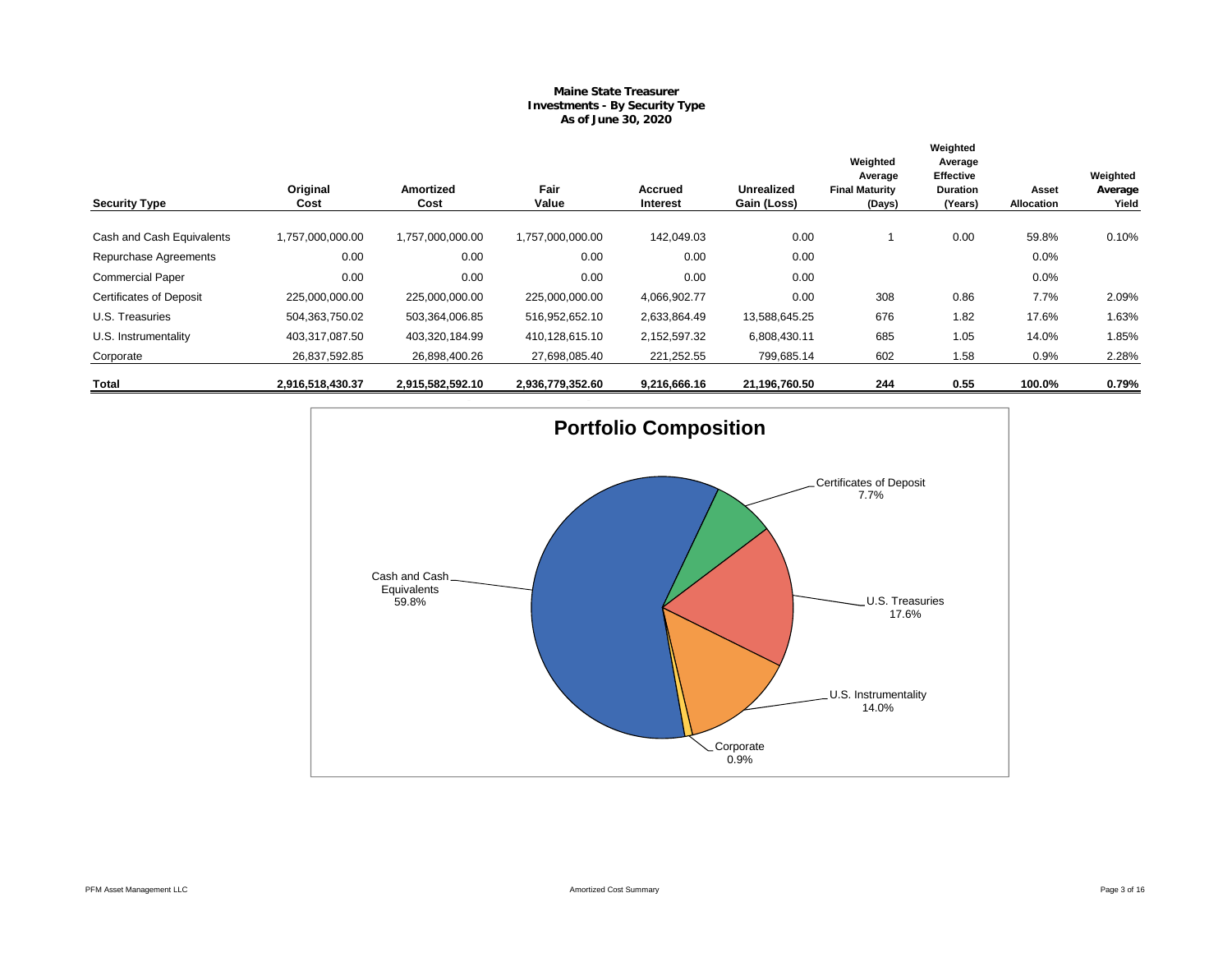#### **Maine State Treasurer Investments - By Maturity As of June 30, 2020**

|                                                                                                                                                                                           |                    | <b>Original Cost</b><br><b>Maturity Distribution</b><br>June 30, 2020<br>Percentage |                |                    |              | <b>Original Cost</b><br>May 31, 2020 |                                               |  |  |
|-------------------------------------------------------------------------------------------------------------------------------------------------------------------------------------------|--------------------|-------------------------------------------------------------------------------------|----------------|--------------------|--------------|--------------------------------------|-----------------------------------------------|--|--|
|                                                                                                                                                                                           |                    | Overnight                                                                           |                | 1,757,000,000.00   | 60.2%        |                                      | 1,536,000,000.00                              |  |  |
|                                                                                                                                                                                           | Under 90 Days      |                                                                                     | 19,931,200.00  |                    | 0.7%         |                                      |                                               |  |  |
|                                                                                                                                                                                           | 90 to 180 Days     |                                                                                     |                | 65,022,800.00      | 2.2%         |                                      | 84,954,000.00                                 |  |  |
|                                                                                                                                                                                           | 180 Days to 1 Year |                                                                                     |                | 180,265,625.00     | 6.2%         |                                      | 130,265,625.00                                |  |  |
|                                                                                                                                                                                           |                    | 1 to 2 Years                                                                        |                | 498,667,466.30     | 17.1%        |                                      | 491,249,542.86                                |  |  |
|                                                                                                                                                                                           |                    | 2 to 3 Years                                                                        |                | 395,631,339.07     | 13.6%        |                                      | 453,049,262.51                                |  |  |
|                                                                                                                                                                                           | Over 3 Years       |                                                                                     |                |                    | 0.0%         |                                      |                                               |  |  |
|                                                                                                                                                                                           |                    | Totals <sub>\$</sub>                                                                |                | 2,916,518,430.37   | 100.0%       | \$                                   | 2,695,518,430.37                              |  |  |
| \$2,000,000,000<br>\$1,800,000,000<br>\$1,600,000,000<br>\$1,400,000,000<br>\$1,200,000,000<br>\$1,000,000,000<br>\$800,000,000<br>\$600,000,000<br>\$400,000,000<br>\$200,000,000<br>\$- | Overnight          | Under 90 Days                                                                       | 90 to 180 Days | 180 Days to 1 Year | 1 to 2 Years | 2 to 3 Years                         | June 30, 2020<br>May 31, 2020<br>Over 3 Years |  |  |
|                                                                                                                                                                                           |                    |                                                                                     |                |                    |              |                                      |                                               |  |  |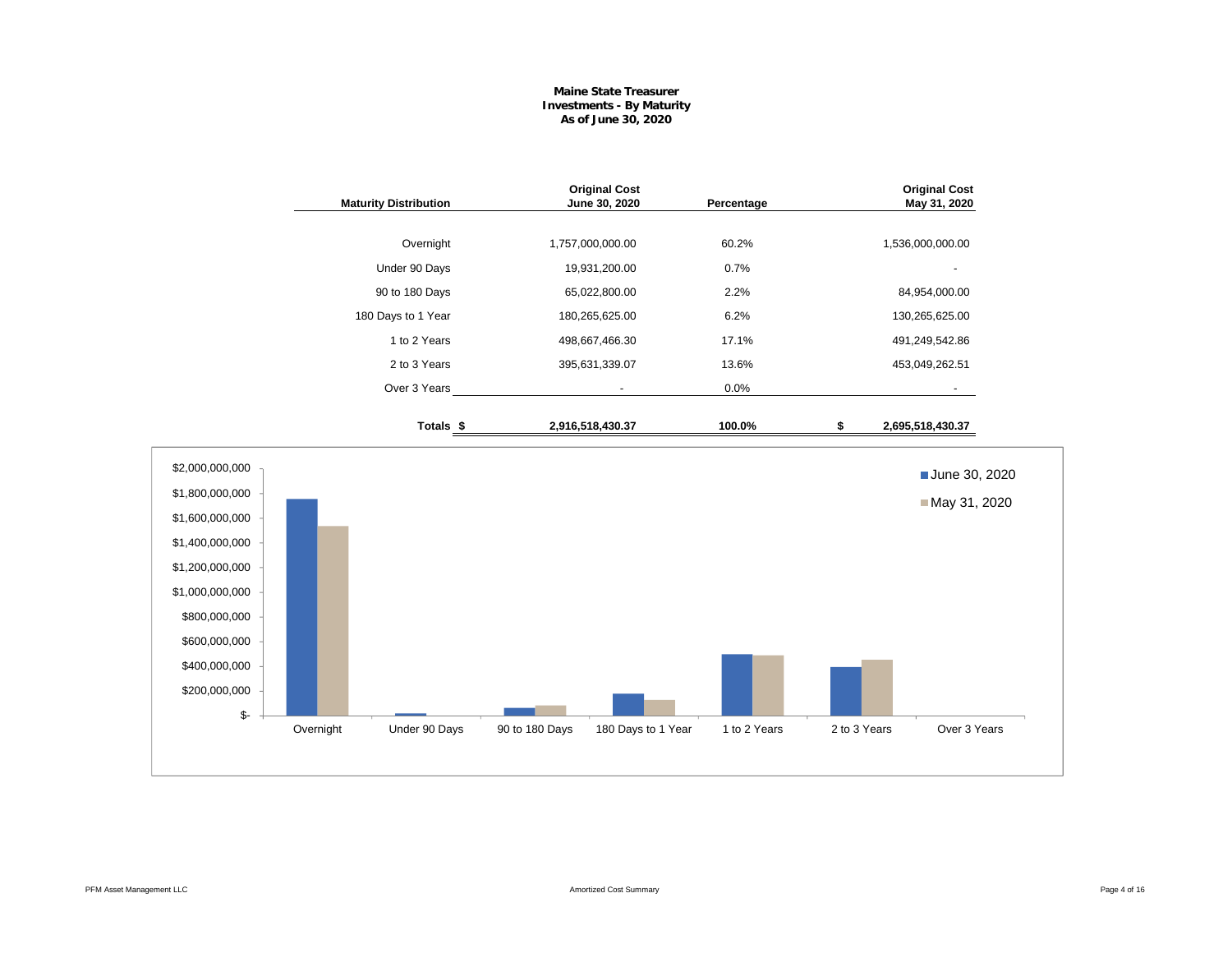| <b>DESCRIPTION</b>                     | PURCHASE COUPON DATE / CALL<br><b>DATE</b> | <b>RATE</b> | <b>MATURITY</b><br><b>DATE</b> | PAR VALUE        | <b>ORIGINAL</b><br>COST/ACCRUED<br><b>INTEREST</b><br><b>PURCHASE</b> | AMORTIZED COST/<br>(AMORTIZATION) | <b>ACCRETION FAIR VALUE/CHANGE</b><br>IN FAIR VALUE | <b>UNREALIZED</b><br><b>GAIN (LOSS)</b> | AI PURCHASED | <b>INTEREST</b><br><b>RECEIVED</b> | <b>INTEREST</b><br>EARNED | <b>TOTAL</b><br><b>ACCRUED</b> | $\mathbf{o}/$<br>INTEREST ALLOCATION | YIELD |
|----------------------------------------|--------------------------------------------|-------------|--------------------------------|------------------|-----------------------------------------------------------------------|-----------------------------------|-----------------------------------------------------|-----------------------------------------|--------------|------------------------------------|---------------------------|--------------------------------|--------------------------------------|-------|
| <b>CASH AND EQUIVALENTS</b>            |                                            |             |                                |                  |                                                                       |                                   |                                                     |                                         |              |                                    |                           |                                |                                      |       |
| <b>BAR HARBOR BANK &amp; TRUST</b>     | 06/30/20                                   | 0.100V      |                                | 44,000,000.00    | 44,000,000.00<br>0.00                                                 | 44,000,000.00<br>0.00             | 44,000,000.00<br>0.00                               | 0.00                                    | 0.00         | 9,377.05                           | 3,606.56                  | 3,606.56                       | 1.50%                                | 0.100 |
| CITIZENS BANK                          | 06/30/20                                   | 0.100V      |                                | 100,000,000.00   | 100,000,000.00<br>0.00                                                | 100,000,000.00<br>0.00            | 100,000,000.00<br>0.00                              | 0.00                                    | 0.00         | 20,382.30                          | 10,655.58                 | 10,655.58                      | 3.41%                                | 0.100 |
| CITIZENS BANK #2                       | 06/30/20                                   | 0.050V      |                                | 0.00             | 0.00<br>0.00                                                          | 0.00<br>0.00                      | 0.00<br>0.00                                        | 0.00                                    | 0.00         | 765.02                             | 0.00                      | 0.00                           | 0.00%                                | 0.050 |
| <b>BANGOR SAVINGS BANK NOW</b>         | 06/30/20                                   | 0.050V      |                                | 40,000,000.00    | 40,000,000.00<br>0.00                                                 | 40,000,000.00<br>0.00             | 40,000,000.00<br>0.00                               | 0.00                                    | 0.00         | 2,752.73                           | 2,117.49                  | 2,117.49                       | 1.36%                                | 0.050 |
| <b>TD BANK</b>                         | 06/30/20                                   | 0.140V      |                                | 250.000.000.00   | 250.000.000.00<br>0.00                                                | 250.000.000.00<br>0.00            | 250.000.000.00<br>0.00                              | 0.00                                    | 0.00         | 53.346.99                          | 30.054.64                 | 30.054.64                      | 8.51%                                | 0.140 |
| TD BANK #2                             | 06/30/20                                   | 0.000V      |                                | 65,000,000.00    | 65,000,000.00<br>0.00                                                 | 65,000,000.00<br>0.00             | 65,000,000.00<br>0.00                               | 0.00                                    | 0.00         | 0.00                               | 0.00                      | 0.00                           | 2.21%                                | 0.000 |
| ANDROSCOGGIN BANK                      | 06/30/20                                   | 0.120V      |                                | 25,000,000.00    | 25,000,000.00<br>0.00                                                 | 25,000,000.00<br>0.00             | 25,000,000.00<br>0.00                               | 0.00                                    | 0.00         | 5,260.27                           | 3,287.72                  | 3,287.72                       | 0.85%                                | 0.120 |
| <b>BATH SAVINGS</b>                    | 06/30/20                                   | 0.140V      |                                | 14,000,000.00    | 14,000,000.00<br>0.00                                                 | 14,000,000.00<br>0.00             | 14,000,000.00<br>0.00                               | 0.00                                    | 0.00         | 2,872.88                           | 1,818.11                  | 1,818.11                       | 0.48%                                | 0.140 |
| <b>BIDDEFORD SAVINGS BANK</b>          | 06/30/20                                   | 0.150V      |                                | 5,000,000.00     | 5,000,000.00<br>0.00                                                  | 5,000,000.00<br>0.00              | 5,000,000.00<br>0.00                                | 0.00                                    | 0.00         | 993.25                             | 657.58                    | 657.58                         | 0.17%                                | 0.150 |
| <b>CAMDEN NATIONAL BANK</b>            | 06/30/20                                   | 0.100V      |                                | 70,000,000.00    | 70,000,000.00<br>0.00                                                 | 70,000,000.00<br>0.00             | 70,000,000.00<br>0.00                               | 0.00                                    | 0.00         | 5,929.21                           | 5,737.93                  | 5,737.93                       | 2.38%                                | 0.100 |
| MACHIAS SAVINGS BANK                   | 06/30/20                                   | 0.050V      |                                | 20,000,000.00    | 20,000,000.00<br>0.00                                                 | 20,000,000.00<br>0.00             | 20,000,000.00<br>0.00                               | 0.00                                    | 0.00         | 602.75                             | 876.73                    | 876.73                         | 0.68%                                | 0.050 |
| FIDELITY GOVERNMENT PORTFOLIO          | 06/30/20                                   | 0.120V      |                                | 724,000,000.00   | 724,000,000.00<br>0.00                                                | 724,000,000.00<br>0.00            | 724,000,000.00<br>0.00                              | 0.00                                    | 0.00         | 59,029.36                          | 55,634.50                 | 55,634.50                      | 24.65%                               | 0.120 |
| <b>FIRST NATIONAL</b>                  | 06/30/20                                   | 0.050V      |                                | 50,000,000.00    | 50,000,000.00<br>0.00                                                 | 50,000,000.00<br>0.00             | 50,000,000.00<br>0.00                               | 0.00                                    | 0.00         | 2,117.48                           | 2,049.18                  | 2,049.18                       | 1.70%                                | 0.050 |
| PFM FUNDS - GOVT SELECT SERIES INST CL | 06/30/20                                   | 0.080V      |                                | 200,000,000.00   | 200,000,000.00<br>0.00                                                | 200,000,000.00<br>0.00            | 200,000,000.00<br>0.00                              | 0.00                                    | 0.00         | 42,649.76                          | 14,807.76                 | 14,807.76                      | 6.81%                                | 0.080 |
| U.S. BANK MONEY MARKET FUND            | 06/30/20                                   | 0.090V      |                                | 150,000,000.00   | 150,000,000.00<br>0.00                                                | 150,000,000.00<br>0.00            | 150,000,000.00<br>0.00                              | 0.00                                    | 0.00         | 16,262.85                          | 10,745.25                 | 10,745.25                      | 5.11%                                | 0.090 |
| MISCELLAENOUS INCOME                   | 06/30/20                                   | 0.000V      |                                | 0.00             | 0.00<br>0.00                                                          | 0.00<br>0.00                      | 0.00<br>0.00                                        | 0.00                                    | 0.00         | 1.69                               | 1.69                      | 0.00                           | 0.00%                                | 0.000 |
| <b>TOTAL</b>                           |                                            |             |                                | 1,757,000,000.00 | 1,757,000,000.00<br>0.00                                              | 1,757,000,000.00<br>0.00          | 1,757,000,000.00<br>0.00                            | 0.00                                    | 0.00         | 222,343.59                         | 142,050.72                | 142,049.03                     | 59.83%                               | 0.105 |
| <b>CERTIFICATES OF DEPOSIT</b>         |                                            |             |                                |                  |                                                                       |                                   |                                                     |                                         |              |                                    |                           |                                |                                      |       |
| BANGOR SAVINGS BANK CERT DEPOS         | 04/08/19                                   | 2.650       | 10/08/20                       | 5,000,000.00     | 5,000,000.00<br>0.00                                                  | 5,000,000.00<br>0.00              | 5,000,000.00<br>0.00                                | 0.00                                    | 0.00         | 0.00                               | 11,041.67                 | 165,625.00                     | 0.17%                                | 2.650 |
| CAMDEN NATIONAL BANK CERT DEPOS        | 01/17/20                                   | 1.750       | 10/17/20                       | 25,000,000.00    | 25,000,000.00<br>0.00                                                 | 25,000,000.00<br>0.00             | 25,000,000.00<br>0.00                               | 0.00                                    | 0.00         | 0.00                               | 36,458.33                 | 201,736.11                     | 0.85%                                | 1.750 |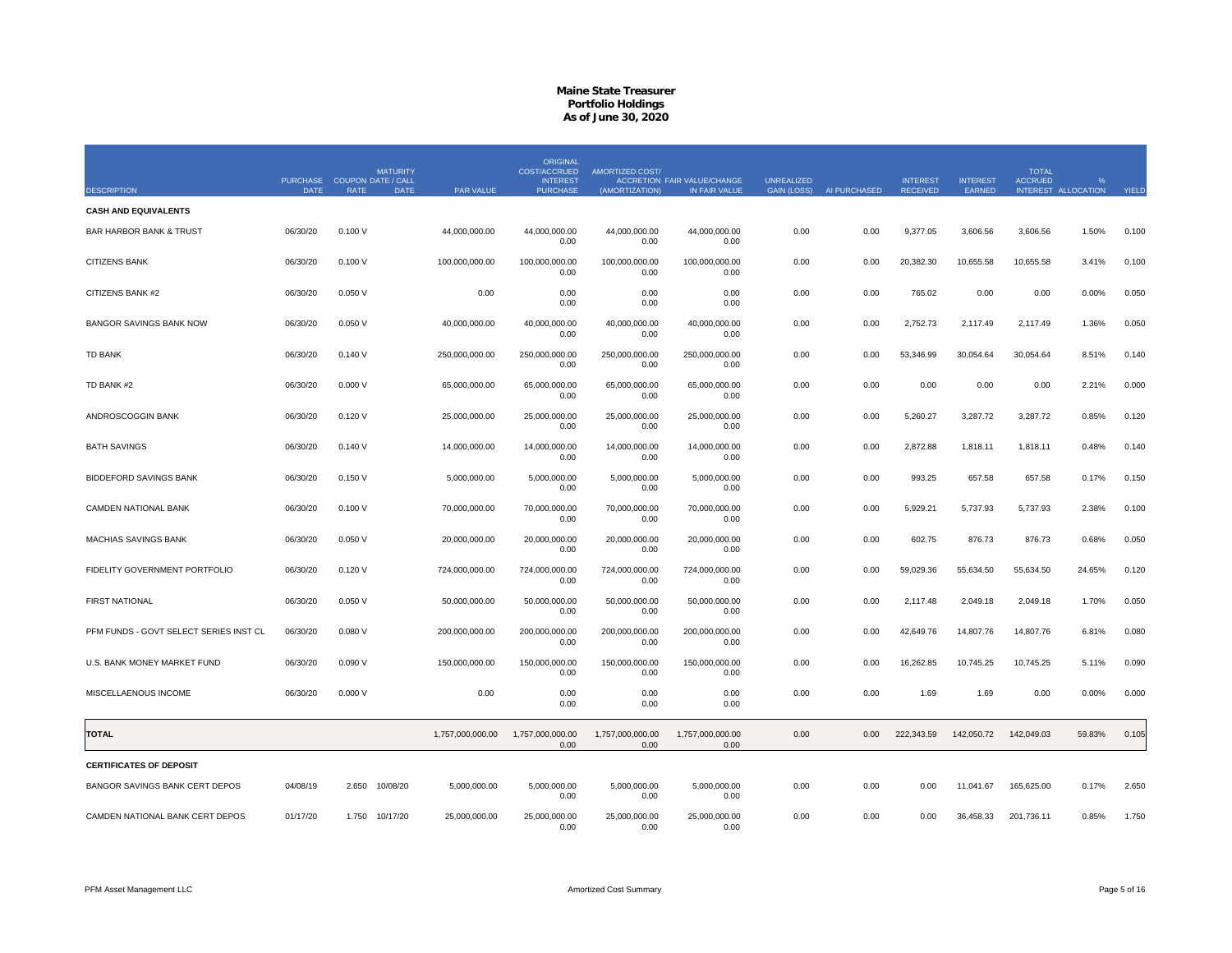|                                            |                                            |             | <b>MATURITY</b> |                  | <b>ORIGINAL</b><br>COST/ACCRUED    | <b>AMORTIZED COST/</b>           |                                                     |                                         |              |                                    |                           | <b>TOTAL</b>            |                                      |       |
|--------------------------------------------|--------------------------------------------|-------------|-----------------|------------------|------------------------------------|----------------------------------|-----------------------------------------------------|-----------------------------------------|--------------|------------------------------------|---------------------------|-------------------------|--------------------------------------|-------|
| <b>DESCRIPTION</b>                         | PURCHASE COUPON DATE / CALL<br><b>DATE</b> | <b>RATE</b> | <b>DATE</b>     | <b>PAR VALUE</b> | <b>INTEREST</b><br><b>PURCHASE</b> | (AMORTIZATION)                   | <b>ACCRETION FAIR VALUE/CHANGE</b><br>IN FAIR VALUE | <b>UNREALIZED</b><br><b>GAIN (LOSS)</b> | AI PURCHASED | <b>INTEREST</b><br><b>RECEIVED</b> | <b>INTEREST</b><br>EARNED | <b>ACCRUED</b>          | $\frac{9}{6}$<br>INTEREST ALLOCATION | YIELD |
| CAMDEN NATIONAL BANK CERT DEPOS            | 01/17/20                                   |             | 1.750 01/17/21  | 50,000,000.00    | 50,000,000.00<br>0.00              | 50,000,000.00<br>0.00            | 50,000,000.00<br>0.00                               | 0.00                                    | 0.00         | 0.00                               | 72,916.66                 | 403,472.22              | 1.70%                                | 1.750 |
| BANGOR SAVINGS BANK CERT DEPOS             | 04/08/19                                   | 2.700       | 04/08/21        | 15,000,000.00    | 15,000,000.00<br>0.00              | 15,000,000.00<br>0.00            | 15,000,000.00<br>0.00                               | 0.00                                    | 0.00         | 0.00                               | 33,750.00                 | 506,250.00              | 0.51%                                | 2.700 |
| PEOPLES UNITED CERT DEPOS                  | 04/18/19                                   | 2.550       | 04/18/21        | 15,000,000.00    | 15,000,000.00<br>0.00              | 15,000,000.00<br>0.00            | 15,000,000.00<br>0.00                               | 0.00                                    | 0.00         | 0.00                               | 31,875.00                 | 467,500.00              | 0.51%                                | 2.550 |
| PEOPLES UNITED CERT DEPOS                  | 04/22/19                                   | 2.550       | 04/22/21        | 25,000,000.00    | 25,000,000.00<br>0.00              | 25,000,000.00<br>0.00            | 25,000,000.00<br>0.00                               | 0.00                                    | 0.00         | 0.00                               | 53,125.00                 | 772,083.33              | 0.85%                                | 2.549 |
| BAR HARBOR BANK & TRUST CERT DEPOS         | 06/12/19                                   | 2.330       | 06/12/21        | 50,000,000.00    | 50,000,000.00<br>0.00              | 50,000,000.00<br>0.00            | 50,000,000.00<br>0.00                               | 0.00                                    | 0.00         | 0.00                               |                           | 97,083.34 1,245,902.78  | 1.70%                                | 2.330 |
| PEOPLES UNITED CERT DEPOS                  | 01/17/20                                   | 1.650       | 01/17/22        | 40,000,000.00    | 40.000.000.00<br>0.00              | 40.000.000.00<br>0.00            | 40.000.000.00<br>0.00                               | 0.00                                    | 0.00         | 0.00                               | 55,000.00                 | 304.333.33              | 1.36%                                | 1.650 |
| <b>TOTAL</b>                               |                                            |             |                 | 225,000,000.00   | 225,000,000.00<br>0.00             | 225,000,000.00<br>0.00           | 225,000,000.00<br>0.00                              | 0.00                                    | 0.00         | 0.00                               |                           | 391,250.00 4,066,902.77 | 7.7%                                 | 2.087 |
| <b>U.S. TREASURIES</b>                     |                                            |             |                 |                  |                                    |                                  |                                                     |                                         |              |                                    |                           |                         |                                      |       |
| US TREASURY N/B<br>9128286D7               | 02/26/20                                   | 2.500       | 02/28/21        | 25,000,000.00    | 25,265,625.00<br>0.00              | 25, 174, 677. 31<br>(21,654.21)  | 25,382,812.50<br>(46, 875.00)                       | 208,135.19                              | 0.00         | 0.00                               | 50,951.09                 | 208,899.46              | 0.86%                                | 1.435 |
| US TREASURY NOTES<br>9128284W7             | 09/16/19                                   | 2.750       | 08/15/21        | 25,000,000.00    | 25,432,617.19<br>0.00              | 25, 253, 752. 57<br>(18, 567.26) | 25,718,750.00<br>(46,875.00)                        | 464,997.43                              | 0.00         | 0.00                               | 56,662.09                 | 258,756.87              | 0.88%                                | 1.825 |
| US TREASURY N/B NOTES<br>9128282F6         | 08/28/19                                   | 1.125       | 08/31/21        | 30,000,000.00    | 29.764.453.13<br>0.00              | 29.863.292.96<br>9,627.26        | 30,328,125.00<br>(14,061.00)                        | 464,832.04                              | 0.00         | 0.00                               | 27,513.59                 | 112,805.71              | 1.03%                                | 1.523 |
| US TREASURY NOTES<br>9128286C9             | 09/30/19                                   | 2.500       | 02/15/22        | 25,000,000.00    | 25,493,164.06<br>0.00              | 25,337,099.48<br>(17,025.23)     | 25,941,405.00<br>(46, 875.00)                       | 604,305.52                              | 0.00         | 0.00                               | 51,510.99                 | 235,233.52              | 0.88%                                | 1.649 |
| US TREASURY NOTES<br>912828W89             | 09/03/19                                   | 1.875       | 03/31/22        | 40,000,000.00    | 40,404,687.50<br>0.00              | 40,274,670.88<br>(12, 915.56)    | 41,187,500.00<br>(50,000.00)                        | 912,829.12                              | 0.00         | 0.00                               | 61,475.41                 | 188,524.59              | 1.40%                                | 1.473 |
| UNITED STATES TREASURY NOTES<br>9128286M7  | 10/29/19                                   | 2.250       | 04/15/22        | 23,000,000.00    | 23,321,640.63<br>0.00              | 23,233,627.73<br>(10, 733.28)    | 23,855,312.50<br>(35,937.50)                        | 621,684.77                              | 0.00         | 0.00                               | 42,418.03                 | 108,872.95              | 0.81%                                | 1.668 |
| UNITED STATES TREASURY NOTES<br>9128286M7. | 11/14/19                                   | 2.250       | 04/15/22        | 30,000,000.00    | 30.426.562.50<br>0.00              | 30,315,453.36<br>(14, 492.49)    | 31,115,625.00<br>(46,875.00)                        | 800,171.64                              | 0.00         | 0.00                               | 55,327.87                 | 142.008.20              | 1.06%                                | 1.647 |
| UNITED STATES TREASURY NOTES<br>9128286U9  | 10/31/19                                   | 2.125       | 05/15/22        | 25,000,000.00    | 25,289,062.50<br>0.00              | 25,212,977.01<br>(9,354.77)      | 25,914,062.50<br>(35, 157.50)                       | 701,085.49                              | 0.00         | 0.00                               | 43,308.43                 | 67,849.87               | 0.88%                                | 1.658 |
| UNITED STATES TREASURY NOTES<br>9128286U9  | 10/31/19                                   | 2.125       | 05/15/22        | 25,000,000.00    | 25,289,062.50<br>0.00              | 25,212,977.01<br>(9,354.77)      | 25,914,062.50<br>(35, 157.50)                       | 701,085.49                              | 0.00         | 0.00                               | 43,308.43                 | 67,849.87               | 0.88%                                | 1.658 |
| US TREASURY N/B NOTES<br>912828XG0         | 07/08/19                                   | 2.125       | 06/30/22        | 27,000,000.00    | 27,241,523.44<br>0.00              | 27, 161, 829.58<br>(6,659.66)    | 28,058,907.60<br>(33,750.00)                        | 897,078.02                              | 0.00         | 286,875.00                         | 47,269.95                 | 1,559.10                | 0.96%                                | 1.815 |
| UNITED STATES TREASURY NOTES<br>9128287C8  | 07/19/19                                   | 1.750       | 07/15/22        | 25,000,000.00    | 24,945,312.50<br>0.00              | 24,962,740.38<br>1,502.40        | 25,804,687.50<br>(23, 437.50)                       | 841,947.12                              | 0.00         | 0.00                               | 36,057.70                 | 201,923.08              | 0.88%                                | 1.826 |
| UNITED STATES TREASURY NOTES<br>9128287C8  | 08/01/19                                   |             | 1.750 07/15/22  | 25,000,000.00    | 24,967,773.44<br>0.00              | 24,977,778.91<br>896.02          | 25,804,687.50<br>(23, 437.50)                       | 826,908.59                              | 0.00         | 0.00                               | 36,057.70                 | 201,923.08              | 0.88%                                | 1.795 |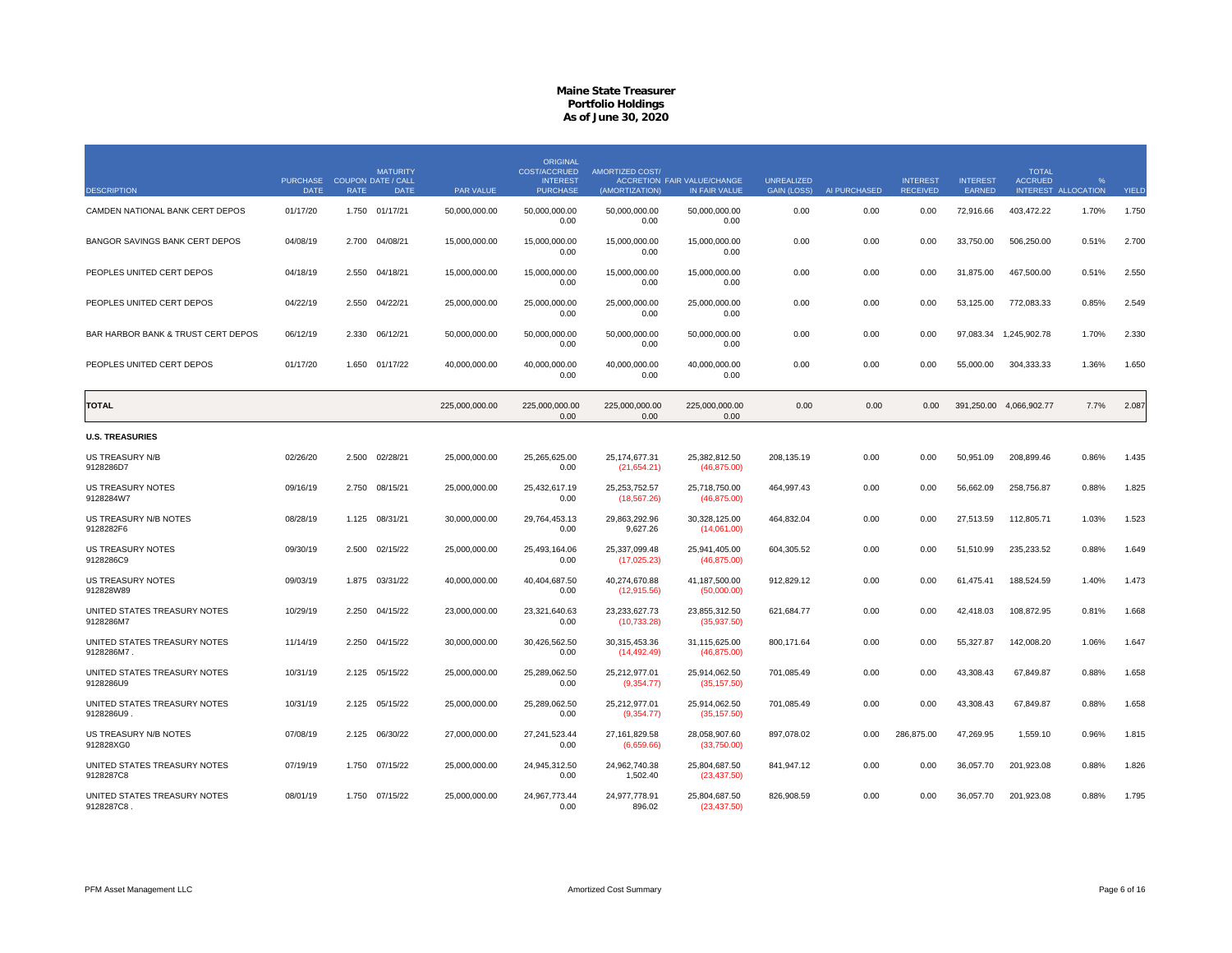|                                            | PURCHASE COUPON DATE / CALL |             | <b>MATURITY</b>      |                | <b>ORIGINAL</b><br><b>COST/ACCRUED</b><br><b>INTEREST</b> | <b>AMORTIZED COST/</b>          | ACCRETION FAIR VALUE/CHANGE    | <b>UNREALIZED</b>  |              | <b>INTEREST</b> | <b>INTEREST</b> | <b>TOTAL</b><br><b>ACCRUED</b> | %                   |       |
|--------------------------------------------|-----------------------------|-------------|----------------------|----------------|-----------------------------------------------------------|---------------------------------|--------------------------------|--------------------|--------------|-----------------|-----------------|--------------------------------|---------------------|-------|
| <b>DESCRIPTION</b>                         | <b>DATE</b>                 | <b>RATE</b> | <b>DATE</b>          | PAR VALUE      | <b>PURCHASE</b>                                           | (AMORTIZATION)                  | IN FAIR VALUE                  | <b>GAIN (LOSS)</b> | AI PURCHASED | <b>RECEIVED</b> | EARNED          |                                | INTEREST ALLOCATION | YIELD |
| UNITED STATES TREASURY NOTES<br>9128287C8  | 08/05/19                    |             | 1.750 07/15/22       | 26,000,000.00  | 26.142.187.50<br>0.00                                     | 26.098.406.98<br>(3,968.02)     | 26,836,875.00<br>(24, 375.00)  | 738,468.02         | 0.00         | 0.00            | 37,500.00       | 210,000.00                     | 0.91%               | 1.559 |
| UNITED STATES TREASURY NOTES<br>9128287C8  | 08/23/19                    | 1.750       | 07/15/22             | 35.000.000.00  | 35.211.914.06<br>0.00                                     | 35.149.161.84<br>(6,014.59)     | 36.126.562.50<br>(32,812.50)   | 977.400.66         | 0.00         | 0.00            | 50.480.77       | 282.692.31                     | 1.23%               | 1.535 |
| <b>US TREASURY NOTES</b><br>9128282S8      | 09/30/19                    | 1.625       | 08/31/22             | 25,000,000.00  | 25,008,789.06<br>0.00                                     | 25,006,521.71<br>(247.35)       | 25,785,155.00<br>(23, 440.00)  | 778,633.29         | 0.00         | 0.00            | 33,118.21       | 135,784.65                     | 0.88%               | 1.612 |
| UNITED STATES TREASURY NOTES<br>912828YK0  | 10/21/19                    | 1.375       | 10/15/22             | 30,000,000.00  | 29,844,140.63<br>0.00                                     | 29,880,460.15<br>4,289.70       | 30,825,000.00<br>(18,750.00)   | 944,539.85         | 0.00         | 0.00            | 33,811.48       | 86,782.79                      | 1.05%               | 1.554 |
| US TREASURY N/B NOTES<br>9128283C2         | 11/14/19                    | 2.000       | 10/31/22             | 30,000,000.00  | 30,307,031.25<br>0.00                                     | 30,241,765.83<br>(8,512.88)     | 31,279,686.00<br>(32,814.00)   | 1,037,920.17       | 0.00         | 0.00            | 48,913.05       | 101,086.96                     | 1.07%               | 1.644 |
| UNITED STATES TREASURY NOTES<br>912828YW4  | 12/31/19                    | 1.625       | 12/15/22             | 30.000.000.00  | 30.008.203.13<br>0.00                                     | 30.006.813.16<br>(227.86)       | 31.073.436.00<br>(23, 439.00)  | 1.066.622.84       | 0.00         | 243.750.00      | 39.959.02       | 21.311.48                      | 1.06%               | 1.615 |
| <b>TOTAL</b>                               |                             |             |                      | 501,000,000.00 | 504,363,750.02<br>0.00                                    | 503,364,006.85<br>(123, 412.55) | 516,952,652.10<br>(594.069.00) | 13,588,645.25      | 0.00         | 530,625.00      |                 | 795,643.81 2,633,864.49        | 17.60%              | 1.630 |
| <b>FEDERAL AGENCY SECURITIES</b>           |                             |             |                      |                |                                                           |                                 |                                |                    |              |                 |                 |                                |                     |       |
| <b>FHLMC NOTES</b><br>3137EAEJ4            | 10/18/17                    | 1.625       | 09/29/20             | 20,000,000.00  | 19,931,200.00<br>0.00                                     | 19,994,250.70<br>1,916.44       | 20,070,980.00<br>(24,720.00)   | 76,729.30          | 0.00         | 0.00            | 27.083.34       | 83,055.56                      | 0.68%               | 1.745 |
| <b>FANNIE MAE NOTES</b><br>3135G0U84       | 12/31/18                    | 2.875       | 10/30/20             | 15,000,000.00  | 15,071,400.00<br>0.00                                     | 15,012,913.90<br>(3,201.80)     | 15,133,905.00<br>(34,260.00)   | 120,991.10         | 0.00         | 0.00            | 35,937.50       | 73,072.92                      | 0.52%               | 2.606 |
| <b>FANNIE MAE NOTES</b><br>3135G0U84       | 11/07/18                    | 2.875       | 10/30/20             | 20,000,000.00  | 19,951,400.00<br>0.00                                     | 19,991,866.39<br>2,016.60       | 20,178,540.00<br>(45,680.00)   | 186,673.61         | 0.00         | 0.00            | 47,916.66       | 97.430.55                      | 0.69%               | 3.002 |
| FEDERAL HOME LOAN BANKS NOTES<br>3130AF5B9 | 01/16/19                    | 3.000       | 10/12/21             | 10,000,000.00  | 10,103,100.00<br>0.00                                     | 10,048,250.80<br>(3,093.00)     | 10,357,070.00<br>(21, 810.00)  | 308,819.20         | 0.00         | 0.00            | 25,000.00       | 65,833.33                      | 0.35%               | 2.607 |
| <b>FANNIE MAE NOTES</b><br>3135G0S38       | 02/26/19                    | 2.000       | 01/05/22             | 15,000,000,00  | 14,788,500.00<br>0.00                                     | 14,887,969.83<br>6,077.59       | 15,403,410.00<br>(22, 200.00)  | 515,440.17         | 0.00         | 0.00            | 25,000,00       | 146.666.67                     | 0.52%               | 2.514 |
| <b>FANNIE MAE NOTES</b><br>3135G0U92       | 09/16/19                    | 2.625       | 01/11/22             | 25,000,000.00  | 25,462,250.00<br>0.00                                     | 25,304,714.33<br>(16, 353.18)   | 25,917,950.00<br>(49,950.00)   | 613,235.67         | 0.00         | 0.00            | 54,687.50       | 309,895.83                     | 0.88%               | 1.807 |
| <b>FANNIE MAE NOTES</b><br>3135G0T45       | 07/19/19                    | 1.875       | 04/05/22             | 15,000,000.00  | 14,994,450.00<br>0.00                                     | 14,996,398.94<br>168.01         | 15,434,385.00<br>(17,700.00)   | 437,986.06         | 0.00         | 0.00            | 23,437.50       | 67,187.50                      | 0.53%               | 1.889 |
| <b>FANNIE MAE NOTES</b><br>3135G0V59       | 05/15/19                    | 2.250       | 04/12/22             | 20,000,000.00  | 20,021,600.00<br>0.00                                     | 20,013,207.90<br>(609.60)       | 20,718,760.00<br>(29,760.00)   | 705,552.10         | 0.00         | 0.00            | 37,500.00       | 98,750.00                      | 0.71%               | 2.21' |
| <b>FANNIE MAE NOTES</b><br>3135G0V59       | 04/16/19                    | 2.250       | 04/12/22             | 40,000,000.00  | 39,820,800.00<br>0.00                                     | 39,893,333.33<br>4,923.07       | 41,437,520.00<br>(59, 520.00)  | 1,544,186.67       | 0.00         | 0.00            | 75,000.00       | 197,500.00                     | 1.41%               | 2.406 |
| FREDDIE MAC NOTES (CALLABLE)<br>3134GVNS3  | 04/29/20                    | 0.550       | 04/27/22<br>10/27/20 | 23,800,000.00  | 23,800,000.00<br>727.22                                   | 23,800,000.00<br>0.00           | 23,819,325.60<br>2,046.80      | 19,325.60          | 0.00         | 0.00            | 10,908.33       | 23,271.11                      | 0.81%               | 0.550 |
| FEDERAL HOME LOAN BANK<br>313379Q69        | 07/15/19                    | 2.125       | 06/10/22             | 30,000,000.00  | 30,176,400.00<br>0.00                                     | 30,117,877.10<br>(4,987.74)     | 31,096,950.00<br>(34,590.00)   | 979,072.90         | 0.00         | 318,750.00      | 53,125.00       | 37,187.50                      | 1.06%               | 1.916 |
| <b>FANNIE MAE NOTES</b><br>3135G0W33       | 10/24/19                    | 1.375       | 09/06/22             | 25,000,000.00  | 24,816,750.00<br>0.00                                     | 24,860,639.07<br>5,245.70       | 25,618,725.00<br>(12, 125.00)  | 758,085.93         | 0.00         | 0.00            | 28,645.84       | 109,809.03                     | 0.87%               | 1.638 |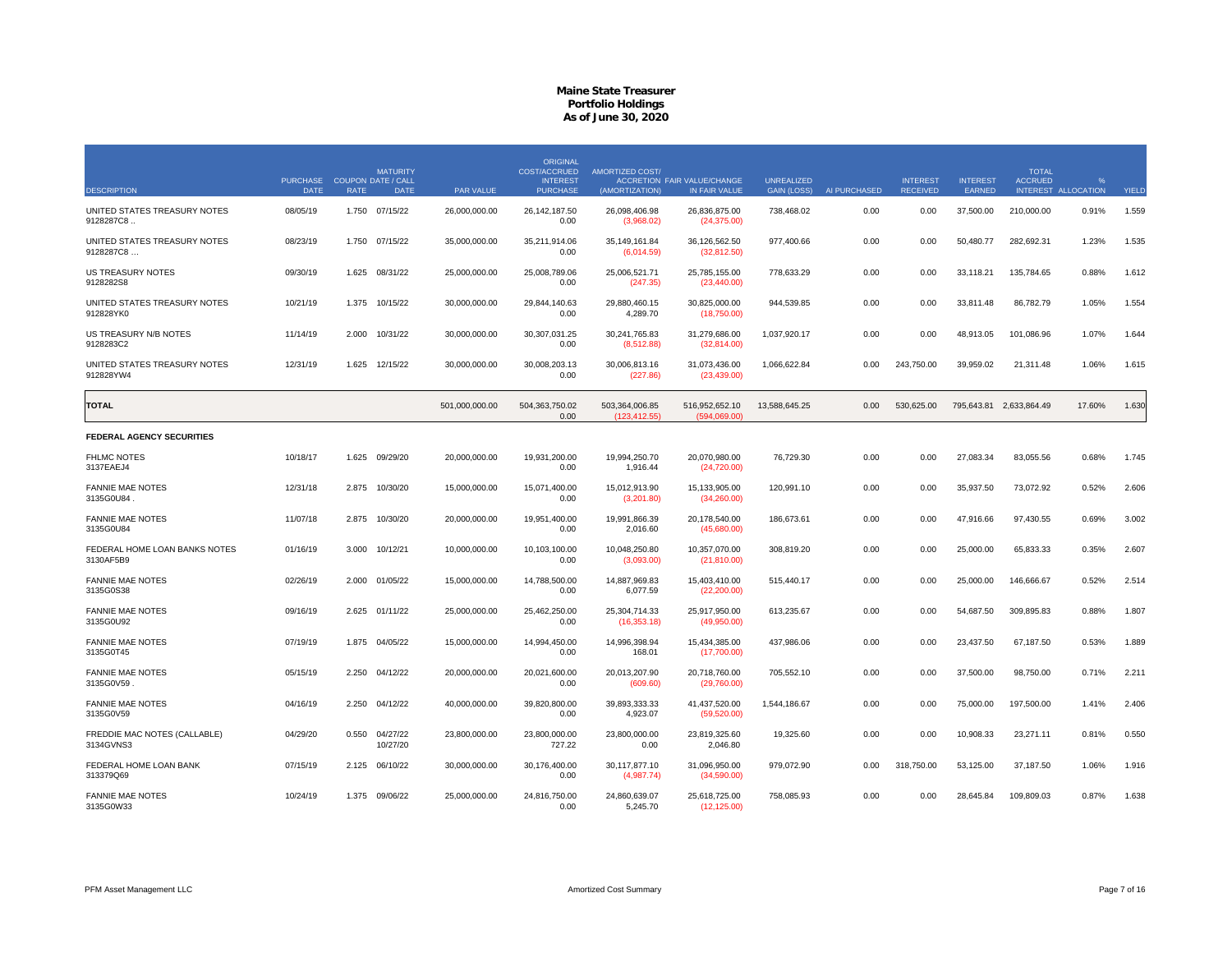| <b>DESCRIPTION</b>                          | <b>PURCHASE</b><br><b>DATE</b> | <b>RATE</b> | <b>MATURITY</b><br><b>COUPON DATE / CALL</b><br><b>DATE</b> | <b>PAR VALUE</b> | <b>ORIGINAL</b><br><b>COST/ACCRUED</b><br><b>INTEREST</b><br><b>PURCHASE</b> | AMORTIZED COST/<br>(AMORTIZATION) | <b>ACCRETION FAIR VALUE/CHANGE</b><br>IN FAIR VALUE | <b>UNREALIZED</b><br><b>GAIN (LOSS)</b> | AI PURCHASED | <b>INTEREST</b><br><b>RECEIVED</b>     | <b>INTEREST</b><br><b>EARNED</b> | <b>TOTAL</b><br><b>ACCRUED</b> | %<br>INTEREST ALLOCATION | YIELD |
|---------------------------------------------|--------------------------------|-------------|-------------------------------------------------------------|------------------|------------------------------------------------------------------------------|-----------------------------------|-----------------------------------------------------|-----------------------------------------|--------------|----------------------------------------|----------------------------------|--------------------------------|--------------------------|-------|
| <b>FANNIE MAE NOTES</b><br>3135G0W33.       | 10/29/19                       | 1.375       | 09/06/22                                                    | 10,000,000.00    | 9,912,800.00<br>0.00                                                         | 9,933,366.83<br>2,508.15          | 10,247,490.00<br>(4,850.00)                         | 314,123.17                              | 0.00         | 0.00                                   | 11,458.33                        | 43,923.61                      | 0.35%                    | 1.689 |
| FANNIE MAE NOTES (CALLABLE)<br>3135G0X40    | 01/17/20                       | 1.800       | 01/17/23<br>07/17/20                                        | 50,000,000.00    | 49,990,000.00<br>0.00                                                        | 49,991,514.60<br>273.72           | 50,032,350.00<br>(58,650.00)                        | 40.835.40                               | 0.00         | 0.00                                   | 75,000.00                        | 410,000.00                     | 1.70%                    | 1.807 |
| FNMA (CALLABLE) NOTES<br>3135G0Y49          | 02/26/20                       | 1.700       | 02/21/23<br>08/21/20                                        | 10,000,000.00    | 10,001,000.00<br>2,361.11                                                    | 10,000,288.14<br>(169.49)         | 10,018,730.00<br>(10,610.00)                        | 18,441.86                               | 0.00         | 0.00                                   | 14,166.67                        | 61,388.89                      | 0.34%                    | 1.697 |
| FNMA (CALLABLE) NOTES<br>3135G0Y49.         | 02/26/20                       | 1.700       | 02/21/23                                                    | 50,000,000.00    | 50,005,000.00<br>11,805.56                                                   | 50.001.440.68<br>(847.46)         | 50,093,650.00<br>(53,050.00)                        | 92.209.32                               | 0.00         | 0.00                                   | 70.833.33                        | 306.944.44                     | 1.71%                    | 1.697 |
| FREDDIE MAC NOTES<br>3137EAEQ8              | 04/29/20                       | 0.375       | 04/20/23                                                    | 13,750,000.00    | 13,720,437.50<br>1,289.06                                                    | 13.722.152.45<br>816.64           | 13,788,060.00<br>10,037.50                          | 65.907.55                               | 0.00         | 0.00                                   | 4.296.87                         | 10,169.27                      | 0.47%                    | 0.448 |
| FANNIE MAE NOTES (CALLABLE)<br>3136G4VE0    | 04/29/20                       | 0.550       | 04/27/23<br>04/27/21                                        | 10,750,000.00    | 10,750,000.00<br>328.47                                                      | 10,750,000.00<br>0.00             | 10,760,814.50<br>2,214.50                           | 10,814.50                               | 0.00         | 0.00                                   | 4,927.08                         | 10,511.11                      | 0.37%                    | 0.550 |
| <b>TOTAL</b>                                |                                |             |                                                             | 403,300,000.00   | 403,317,087.50<br>16,511.42                                                  | 403,320,184.99<br>(5,316.35)      | 410,128,615.10<br>(465, 176.20)                     | 6,808,430.11                            | 0.00         | 318,750.00                             |                                  | 624,923.95 2,152,597.32        | 13.97%                   | 1.850 |
| <b>CORPORATE NOTES</b>                      |                                |             |                                                             |                  |                                                                              |                                   |                                                     |                                         |              |                                        |                                  |                                |                          |       |
| MICROSOFT CORP (CALLABLE) NOTE<br>594918BW3 | 02/06/20                       | 2.400       | 02/06/22<br>01/06/22                                        | 10,000,000.00    | 10,156,600.00<br>0.00                                                        | 10,123,937.71<br>(6,711.43)       | 10,319,040.00<br>(16,850.00)                        | 195,102.29                              | 0.00         | 0.00                                   | 20,000.00                        | 96,666.67                      | 0.35%                    | 1.601 |
| JOHNSON & JOHNSON CORP NOTES<br>478160CD4   | 03/08/19                       | 2.250       | 03/03/22                                                    | 16,893,000.00    | 16,680,992.85<br>0.00                                                        | 16,774,462.55<br>5,829.71         | 17,379,045.40<br>(23,092.73)                        | 604,582.85                              | 0.00         | 0.00                                   | 31,674.38                        | 124,585.88                     | 0.59%                    | 2.690 |
| <b>TOTAL</b>                                |                                |             |                                                             | 26,893,000.00    | 26,837,592.85<br>0.00                                                        | 26,898,400.26<br>(881.72)         | 27,698,085.40<br>(39.942.73)                        | 799,685.14                              | 0.00         | 0.00                                   | 51,674.38                        | 221,252.55                     | 0.94%                    | 2.284 |
| <b>GRAND TOTAL</b>                          |                                |             |                                                             | 2,913,193,000.00 | 2,916,518,430.37<br>16,511.42                                                | 2,915,582,592.10<br>(129.610.62)  | 2,936,779,352.60<br>(1,099,187.93)                  | 21,196,760.50                           | 0.00         | 1.071.718.59 2.005.542.86 9.216.666.16 |                                  |                                | 100.00%                  | 0.789 |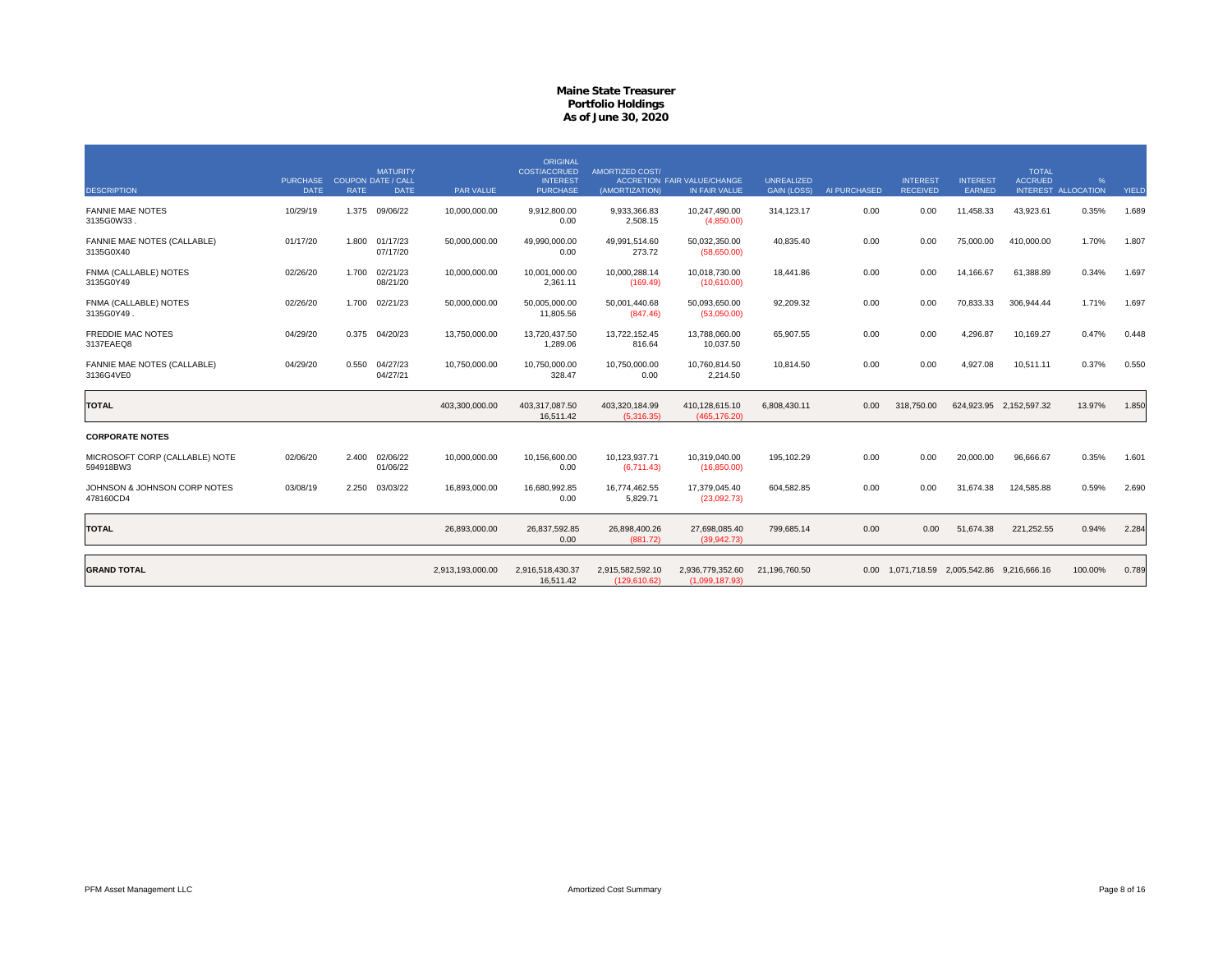| <b>CUSIP</b>                   |                           | <b>TYPE</b> | <b>COUPON</b><br><b>RATE</b> | <b>MATURITY</b><br><b>DATE</b> | <b>NEXT CALL</b> | DATE S&P RATING | <b>MOODYS'</b><br><b>RATING</b> | PAR VALUE/<br><b>SHARES</b> |                 | ORIGINAL % PORTFOLIO<br><b>COST ORIGINAL COST</b> | MARKET VALUE MARKET VALUE | % PORTFOLIO | <b>WEIGHTED</b><br><b>AVERAGE</b><br><b>EFFECTIVE</b><br><b>DURATION</b><br>(YEARS |
|--------------------------------|---------------------------|-------------|------------------------------|--------------------------------|------------------|-----------------|---------------------------------|-----------------------------|-----------------|---------------------------------------------------|---------------------------|-------------|------------------------------------------------------------------------------------|
|                                |                           |             |                              |                                |                  |                 |                                 |                             |                 |                                                   |                           |             |                                                                                    |
| <b>FIDELITY GOVERNMENT MMF</b> |                           |             |                              |                                |                  |                 |                                 |                             |                 |                                                   |                           |             |                                                                                    |
|                                | CASH AND CASH EQUIVALENTS |             |                              | 7/1/2020                       |                  | AAA             | AAA                             | 724,000,000.00              | 724,000,000.00  | 24.82%                                            | 724.000.000.00            | 24.65%      | 0.00                                                                               |
|                                |                           |             |                              |                                |                  |                 |                                 |                             |                 |                                                   |                           |             |                                                                                    |
| <b>ISSUER TOTAL</b>            |                           |             |                              |                                |                  |                 |                                 | 724,000,000.00              | 724,000,000.00  | 24.82%                                            | 724,000,000.00            | 24.65%      | 0.00                                                                               |
| <b>US TREASURY</b>             |                           |             |                              |                                |                  |                 |                                 |                             |                 |                                                   |                           |             |                                                                                    |
| 9128286D7                      | U.S. TREASURY             |             | 2.500                        | 2/28/2021                      |                  | AA+             | Aaa                             | 25,000,000.00               | 25,265,625.00   | 0.87%                                             | 25,382,812.50             | 0.86%       | 0.66                                                                               |
| 9128284W7                      | <b>U.S. TREASURY</b>      |             | 2.750                        | 8/15/2021                      |                  | AA+             | Aaa                             | 25,000,000.00               | 25,432,617.19   | 0.87%                                             | 25,718,750.00             | 0.88%       | 1.11                                                                               |
| 9128282F6                      | <b>U.S. TREASURY</b>      |             | 1.125                        | 8/31/2021                      |                  | AA+             | Aaa                             | 30,000,000.00               | 29,764,453.13   | 1.02%                                             | 30,328,125.00             | 1.03%       | 1.16                                                                               |
| 9128286C9                      | <b>U.S. TREASURY</b>      |             | 2.500                        | 2/15/2022                      |                  | AA+             | Aaa                             | 25,000,000.00               | 25,493,164.06   | 0.87%                                             | 25,941,405.00             | 0.88%       | 1.59                                                                               |
| 912828W89                      | <b>U.S. TREASURY</b>      |             | 1.875                        | 3/31/2022                      |                  | AA+             | Aaa                             | 40,000,000.00               | 40,404,687.50   | 1.39%                                             | 41,187,500.00             | 1.40%       | 1.72                                                                               |
| 9128286M7                      | <b>U.S. TREASURY</b>      |             | 2.250                        | 4/15/2022                      |                  | AA+             | Aaa                             | 23,000,000.00               | 23,321,640.63   | 0.80%                                             | 23,855,312.50             | 0.81%       | 1.76                                                                               |
| 9128286M7.                     | <b>U.S. TREASURY</b>      |             | 2.250                        | 4/15/2022                      |                  | AA+             | Aaa                             | 30,000,000.00               | 30,426,562.50   | 1.04%                                             | 31,115,625.00             | 1.06%       | 1.76                                                                               |
| 9128286U9                      | <b>U.S. TREASURY</b>      |             | 2.125                        | 5/15/2022                      |                  | AA+             | Aaa                             | 25,000,000.00               | 25,289,062.50   | 0.87%                                             | 25,914,062.50             | 0.88%       | 1.84                                                                               |
| 9128286U9.                     | <b>U.S. TREASURY</b>      |             | 2.125                        | 5/15/2022                      |                  | AA+             | Aaa                             | 25,000,000.00               | 25,289,062.50   | 0.87%                                             | 25,914,062.50             | 0.88%       | 1.84                                                                               |
| 912828XG0                      | <b>U.S. TREASURY</b>      |             | 2.125                        | 6/30/2022                      |                  | AA+             | Aaa                             | 27,000,000.00               | 27,241,523.44   | 0.93%                                             | 28,058,907.60             | 0.96%       | 1.97                                                                               |
| 9128287C8                      | <b>U.S. TREASURY</b>      |             | 1.750                        | 7/15/2022                      |                  | AA+             | Aaa                             | 25,000,000.00               | 24,945,312.50   | 0.86%                                             | 25,804,687.50             | 0.88%       | 2.00                                                                               |
| 9128287C8.                     | <b>U.S. TREASURY</b>      |             | 1.750                        | 7/15/2022                      |                  | AA+             | Aaa                             | 25,000,000.00               | 24,967,773.44   | 0.86%                                             | 25,804,687.50             | 0.88%       | 2.00                                                                               |
| 9128287C8                      | <b>U.S. TREASURY</b>      |             | 1.750                        | 7/15/2022                      |                  | AA+             | Aaa                             | 26,000,000.00               | 26, 142, 187.50 | 0.90%                                             | 26,836,875.00             | 0.91%       | 2.00                                                                               |
| 9128287C8                      | <b>U.S. TREASURY</b>      |             | 1.750                        | 7/15/2022                      |                  | AA+             | Aaa                             | 35,000,000.00               | 35,211,914.06   | 1.21%                                             | 36,126,562.50             | 1.23%       | 2.00                                                                               |
| 9128282S8                      | <b>U.S. TREASURY</b>      |             | 1.625                        | 8/31/2022                      |                  | AA+             | Aaa                             | 25,000,000.00               | 25,008,789.06   | 0.86%                                             | 25,785,155.00             | 0.88%       | 2.13                                                                               |
| 912828YK0                      | <b>U.S. TREASURY</b>      |             | 1.375                        | 10/15/2022                     |                  | AA+             | Aaa                             | 30,000,000.00               | 29,844,140.63   | 1.02%                                             | 30,825,000.00             | 1.05%       | 2.26                                                                               |
| 9128283C2                      | <b>U.S. TREASURY</b>      |             | 2.000                        | 10/31/2022                     |                  | AA+             | Aaa                             | 30,000,000.00               | 30, 307, 031.25 | 1.04%                                             | 31,279,686.00             | 1.07%       | 2.29                                                                               |
| 912828YW4                      | <b>U.S. TREASURY</b>      |             | 1.625                        | 12/15/2022                     |                  | AA+             | Aaa                             | 30,000,000.00               | 30,008,203.13   | 1.03%                                             | 31,073,436.00             | 1.06%       | 2.42                                                                               |
|                                |                           |             |                              |                                |                  |                 |                                 |                             |                 |                                                   |                           |             |                                                                                    |
| <b>ISSUER TOTAL</b>            |                           |             |                              |                                |                  |                 |                                 | 501,000,000.00              | 504,363,750.02  | 17.29%                                            | 516,952,652.10            | 17.60%      | 1.82                                                                               |
|                                |                           |             |                              |                                |                  |                 |                                 |                             |                 |                                                   |                           |             |                                                                                    |
| <b>TD BANK</b>                 | CASH AND CASH EQUIVALENTS |             |                              | 7/1/2020                       |                  |                 |                                 | 250,000,000.00              | 250,000,000.00  | 8.57%                                             | 250,000,000.00            | 8.51%       | 0.00                                                                               |
|                                | CASH AND CASH EQUIVALENTS |             |                              | 7/1/2020                       |                  |                 |                                 | 65,000,000.00               | 65,000,000.00   | 2.23%                                             | 65,000,000.00             | 2.21%       | 0.00                                                                               |
|                                |                           |             |                              |                                |                  |                 |                                 |                             |                 |                                                   |                           |             |                                                                                    |
| <b>ISSUER TOTAL</b>            |                           |             |                              |                                |                  |                 |                                 | 315,000,000.00              | 315,000,000.00  | 10.80%                                            | 315,000,000.00            | 10.73%      | 0.00                                                                               |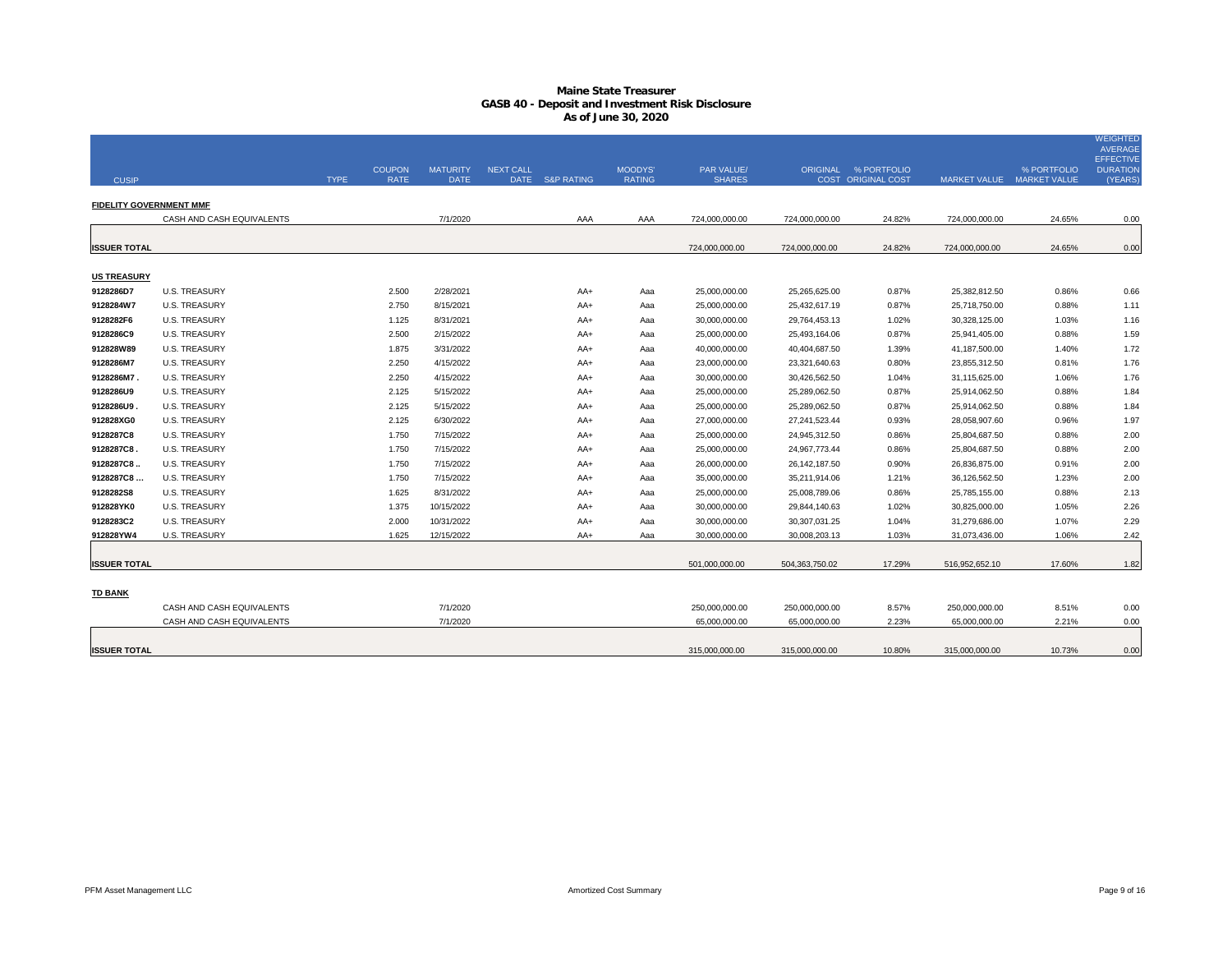|                        |                                |             |               |                 |                  |                 |               |                |                |                      |                           |             | <b>WEIGHTED</b><br><b>AVERAGE</b>   |
|------------------------|--------------------------------|-------------|---------------|-----------------|------------------|-----------------|---------------|----------------|----------------|----------------------|---------------------------|-------------|-------------------------------------|
|                        |                                |             | <b>COUPON</b> | <b>MATURITY</b> | <b>NEXT CALL</b> |                 | MOODYS'       | PAR VALUE/     |                | ORIGINAL % PORTFOLIO |                           | % PORTFOLIO | <b>EFFECTIVE</b><br><b>DURATION</b> |
| <b>CUSIP</b>           |                                | <b>TYPE</b> | <b>RATE</b>   | <b>DATE</b>     |                  | DATE S&P RATING | <b>RATING</b> | <b>SHARES</b>  |                | COST ORIGINAL COST   | MARKET VALUE MARKET VALUE |             | (YEARS                              |
| <b>FNMA</b>            |                                |             |               |                 |                  |                 |               |                |                |                      |                           |             |                                     |
| 3135G0U84.             | U.S. INSTRUMENTALITY           |             | 2.875         | 10/30/2020      |                  | AA+             | Aaa           | 15,000,000.00  | 15,071,400.00  | 0.52%                | 15,133,905.00             | 0.52%       | 0.33                                |
| 3135G0U84              | U.S. INSTRUMENTALITY           |             | 2.875         | 10/30/2020      |                  | AA+             | Aaa           | 20,000,000.00  | 19,951,400.00  | 0.68%                | 20,178,540.00             | 0.69%       | 0.33                                |
| 3135G0S38              | U.S. INSTRUMENTALITY           |             | 2.000         | 1/5/2022        |                  | AA+             | Aaa           | 15,000,000.00  | 14,788,500.00  | 0.51%                | 15,403,410.00             | 0.52%       | 1.48                                |
| 3135G0U92              | U.S. INSTRUMENTALITY           |             | 2.625         | 1/11/2022       |                  | AA+             | Aaa           | 25,000,000.00  | 25,462,250.00  | 0.87%                | 25,917,950.00             | 0.88%       | 1.49                                |
| 3135G0T45              | U.S. INSTRUMENTALITY           |             | 1.875         | 4/5/2022        |                  | AA+             | Aaa           | 15,000,000.00  | 14,994,450.00  | 0.51%                | 15,434,385.00             | 0.53%       | 1.74                                |
| 3135G0V59.             | U.S. INSTRUMENTALITY           |             | 2.250         | 4/12/2022       |                  | AA+             | Aaa           | 20,000,000.00  | 20,021,600.00  | 0.69%                | 20,718,760.00             | 0.71%       | 1.75                                |
| 3135G0V59              | U.S. INSTRUMENTALITY           |             | 2.250         | 4/12/2022       |                  | AA+             | Aaa           | 40,000,000.00  | 39,820,800.00  | 1.37%                | 41,437,520.00             | 1.41%       | 1.75                                |
| 3135G0W33              | U.S. INSTRUMENTALITY           |             | 1.375         | 9/6/2022        |                  | AA+             | Aaa           | 25,000,000.00  | 24,816,750.00  | 0.85%                | 25,618,725.00             | 0.87%       | 2.15                                |
| 3135G0W33              | U.S. INSTRUMENTALITY           |             | 1.375         | 9/6/2022        |                  | AA+             | Aaa           | 10,000,000.00  | 9,912,800.00   | 0.34%                | 10,247,490.00             | 0.35%       | 2.15                                |
| 3135G0X40              | U.S. INSTRUMENTALITY           |             | 1.800         | 1/17/2023       | 7/17/2020        | AA+             | Aaa           | 50,000,000.00  | 49,990,000.00  | 1.71%                | 50,032,350.00             | 1.70%       | 0.05                                |
| 3135G0Y49              | U.S. INSTRUMENTALITY           |             | 1.700         | 2/21/2023       | 8/21/2020        | AA+             | Aaa           | 10,000,000.00  | 10,001,000.00  | 0.34%                | 10,018,730.00             | 0.34%       | 0.14                                |
| 3135G0Y49.             | U.S. INSTRUMENTALITY           |             | 1.700         | 2/21/2023       |                  | AA+             | Aaa           | 50,000,000.00  | 50,005,000.00  | 1.71%                | 50,093,650.00             | 1.71%       | 0.14                                |
| 3136G4VE0              | U.S. INSTRUMENTALITY           |             | 0.550         | 4/27/2023       | 4/27/2021        | AA+             | Aaa           | 10,750,000.00  | 10,750,000.00  | 0.37%                | 10,760,814.50             | 0.37%       | 0.82                                |
| <b>ISSUER TOTAL</b>    |                                |             |               |                 |                  |                 |               | 305,750,000.00 | 305,585,950.00 | 10.48%               | 310,996,229.50            | 10.59%      | 0.98                                |
|                        |                                |             |               |                 |                  |                 |               |                |                |                      |                           |             |                                     |
| <b>PFM FUNDS</b>       |                                |             |               |                 |                  |                 |               |                |                |                      |                           |             |                                     |
|                        | CASH AND CASH EQUIVALENTS      |             |               | 7/1/2020        |                  |                 |               | 200,000,000.00 | 200,000,000.00 | 6.86%                | 200,000,000.00            | 6.81%       | 0.00                                |
| <b>ISSUER TOTAL</b>    |                                |             |               |                 |                  |                 |               | 200,000,000.00 | 200,000,000.00 | 6.86%                | 200,000,000.00            | 6.81%       | 0.00                                |
|                        |                                |             |               |                 |                  |                 |               |                |                |                      |                           |             |                                     |
| <b>U.S. BANK MMF</b>   | CASH AND CASH EQUIVALENTS      |             |               | 7/1/2020        |                  |                 |               | 150,000,000.00 | 150,000,000.00 | 5.14%                | 150,000,000.00            | 5.11%       | 0.00                                |
|                        |                                |             |               |                 |                  |                 |               |                |                |                      |                           |             |                                     |
| <b>ISSUER TOTAL</b>    |                                |             |               |                 |                  |                 |               | 150,000,000.00 | 150,000,000.00 | 5.14%                | 150,000,000.00            | 5.11%       | 0.00                                |
| <b>CAMDEN NATIONAL</b> |                                |             |               |                 |                  |                 |               |                |                |                      |                           |             |                                     |
|                        | CASH AND CASH EQUIVALENTS      |             |               | 7/1/2020        |                  |                 |               | 70,000,000.00  | 70,000,000.00  | 2.40%                | 70,000,000.00             | 2.38%       | 0.00                                |
|                        | <b>CERTIFICATES OF DEPOSIT</b> |             | 1.750         | 10/17/2020      |                  | <b>NR</b>       | <b>NR</b>     | 25,000,000.00  | 25,000,000.00  | 0.86%                | 25,000,000.00             | 0.85%       | 0.31                                |
|                        | CERTIFICATES OF DEPOSIT        |             | 1.750         | 1/17/2021       |                  | <b>NR</b>       | <b>NR</b>     | 50,000,000.00  | 50,000,000.00  | 1.71%                | 50,000,000.00             | 1.70%       | 0.56                                |
|                        |                                |             |               |                 |                  |                 |               |                |                |                      |                           |             |                                     |
| <b>ISSUER TOTAL</b>    |                                |             |               |                 |                  |                 |               | 145,000,000.00 | 145,000,000.00 | 4.97%                | 145,000,000.00            | 4.94%       | 0.25                                |
| <b>CITIZENS BANK</b>   |                                |             |               |                 |                  |                 |               |                |                |                      |                           |             |                                     |
|                        | CASH AND CASH EQUIVALENTS      |             |               | 7/1/2020        |                  |                 |               | 100,000,000.00 | 100,000,000.00 | 3.43%                | 100,000,000.00            | 3.41%       | 0.00                                |
| <b>ISSUER TOTAL</b>    |                                |             |               |                 |                  |                 |               | 100,000,000.00 | 100,000,000.00 | 3.43%                | 100,000,000.00            | 3.41%       | 0.00                                |
|                        |                                |             |               |                 |                  |                 |               |                |                |                      |                           |             |                                     |
| <b>BAR HARBOR</b>      |                                |             |               |                 |                  |                 |               |                |                |                      |                           |             |                                     |
|                        | CASH AND CASH EQUIVALENTS      |             |               | 7/1/2020        |                  |                 |               | 44,000,000.00  | 44,000,000.00  | 1.51%                | 44,000,000.00             | 1.50%       | 0.00                                |
|                        | CERTIFICATES OF DEPOSIT        |             | 2.330         | 6/12/2021       |                  | <b>NR</b>       | <b>NR</b>     | 50,000,000.00  | 50,000,000.00  | 1.71%                | 50,000,000.00             | 1.70%       | 0.96                                |
|                        |                                |             |               |                 |                  |                 |               |                |                |                      |                           |             |                                     |
| <b>ISSUER TOTAL</b>    |                                |             |               |                 |                  |                 |               | 94.000.000.00  | 94.000.000.00  | 3.22%                | 94.000.000.00             | 3.20%       | 0.51                                |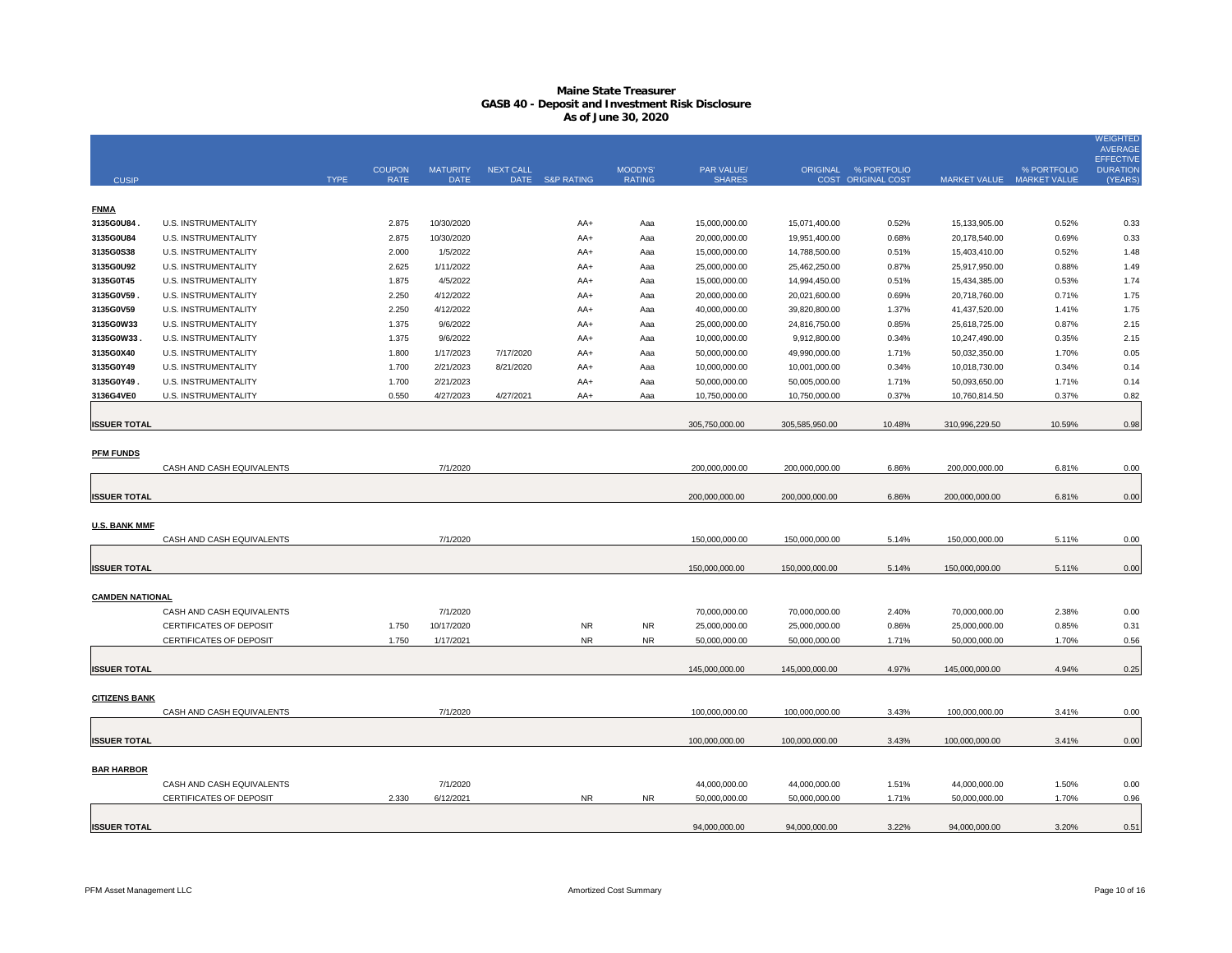| <b>CUSIP</b>                |                             | <b>TYPE</b> | <b>COUPON</b><br><b>RATE</b> | <b>MATURITY</b><br><b>DATE</b> | <b>NEXT CALL</b> | DATE S&P RATING | <b>MOODYS'</b><br><b>RATING</b> | PAR VALUE/<br><b>SHARES</b> |               | ORIGINAL % PORTFOLIO<br>COST ORIGINAL COST | MARKET VALUE MARKET VALUE | % PORTFOLIO | <b>WEIGHTED</b><br><b>AVERAGE</b><br><b>EFFECTIVE</b><br><b>DURATION</b><br>(YEARS) |
|-----------------------------|-----------------------------|-------------|------------------------------|--------------------------------|------------------|-----------------|---------------------------------|-----------------------------|---------------|--------------------------------------------|---------------------------|-------------|-------------------------------------------------------------------------------------|
|                             |                             |             |                              |                                |                  |                 |                                 |                             |               |                                            |                           |             |                                                                                     |
| <b>PEOPLE'S UNITED BANK</b> |                             |             |                              |                                |                  |                 |                                 |                             |               |                                            |                           |             |                                                                                     |
|                             | CERTIFICATES OF DEPOSIT     |             | 2.550                        | 4/18/2021                      |                  | <b>NR</b>       | <b>NR</b>                       | 15,000,000.00               | 15,000,000.00 | 0.51%                                      | 15,000,000.00             | 0.51%       | 0.81                                                                                |
|                             | CERTIFICATES OF DEPOSIT     |             | 2.550                        | 4/22/2021                      |                  | <b>NR</b>       | NR                              | 25,000,000.00               | 25,000,000.00 | 0.86%                                      | 25,000,000.00             | 0.85%       | 0.83                                                                                |
|                             | CERTIFICATES OF DEPOSIT     |             | 1.650                        | 1/17/2022                      |                  | <b>NR</b>       | <b>NR</b>                       | 40,000,000.00               | 40,000,000.00 | 1.37%                                      | 40,000,000.00             | 1.36%       | 1.56                                                                                |
| <b>ISSUER TOTAL</b>         |                             |             |                              |                                |                  |                 |                                 | 80,000,000.00               | 80,000,000.00 | 2.74%                                      | 80,000,000.00             | 2.72%       | 1.19                                                                                |
| <b>BANGOR SAVINGS</b>       |                             |             |                              |                                |                  |                 |                                 |                             |               |                                            |                           |             |                                                                                     |
|                             | CASH AND CASH EQUIVALENTS   |             |                              | 7/1/2020                       |                  |                 |                                 | 40,000,000.00               | 40,000,000.00 | 1.37%                                      | 40,000,000.00             | 1.36%       | 0.00                                                                                |
|                             | CERTIFICATES OF DEPOSIT     |             | 2.650                        | 10/8/2020                      |                  | <b>NR</b>       | <b>NR</b>                       | 5,000,000.00                | 5,000,000.00  | 0.17%                                      | 5,000,000.00              | 0.17%       | 0.28                                                                                |
|                             | CERTIFICATES OF DEPOSIT     |             | 2.700                        | 4/8/2021                       |                  | <b>NR</b>       | NR.                             | 15,000,000.00               | 15,000,000.00 | 0.51%                                      | 15,000,000.00             | 0.51%       | 0.79                                                                                |
| <b>ISSUER TOTAL</b>         |                             |             |                              |                                |                  |                 |                                 | 60,000,000.00               | 60,000,000.00 | 2.06%                                      | 60,000,000.00             | 2.04%       | 0.22                                                                                |
| <b>FHLMC</b>                |                             |             |                              |                                |                  |                 |                                 |                             |               |                                            |                           |             |                                                                                     |
| 3137EAEJ4                   | U.S. INSTRUMENTALITY        |             | 1.625                        | 9/29/2020                      |                  | AA+             | Aaa                             | 20,000,000.00               | 19,931,200.00 | 0.68%                                      | 20,070,980.00             | 0.68%       | 0.25                                                                                |
| 3134GVNS3                   | <b>U.S. INSTRUMENTALITY</b> |             | 0.550                        | 4/27/2022                      | 10/27/2020       | AA+             | Aaa                             | 23,800,000.00               | 23,800,000.00 | 0.82%                                      | 23,819,325.60             | 0.81%       | 0.33                                                                                |
| 3137EAEQ8                   | <b>U.S. INSTRUMENTALITY</b> |             | 0.375                        | 4/20/2023                      |                  | AA+             | Aaa                             | 13,750,000.00               | 13,720,437.50 | 0.47%                                      | 13,788,060.00             | 0.47%       | 2.79                                                                                |
| <b>ISSUER TOTAL</b>         |                             |             |                              |                                |                  |                 |                                 | 57,550,000.00               | 57,451,637.50 | 1.97%                                      | 57,678,365.60             | 1.96%       | 0.89                                                                                |
| <b>FIRST NATIONAL</b>       |                             |             |                              |                                |                  |                 |                                 |                             |               |                                            |                           |             |                                                                                     |
|                             | CASH AND CASH EQUIVALENTS   |             |                              | 7/1/2020                       |                  |                 |                                 | 50,000,000.00               | 50,000,000.00 | 1.71%                                      | 50,000,000.00             | 1.70%       | 0.00                                                                                |
| <b>ISSUER TOTAL</b>         |                             |             |                              |                                |                  |                 |                                 | 50,000,000.00               | 50,000,000.00 | 1.71%                                      | 50,000,000.00             | 1.70%       | 0.00                                                                                |
| <b>FHLB</b>                 |                             |             |                              |                                |                  |                 |                                 |                             |               |                                            |                           |             |                                                                                     |
| 3130AF5B9                   | U.S. INSTRUMENTALITY        |             | 3.000                        | 10/12/2021                     |                  | AA+             | Aaa                             | 10,000,000.00               | 10,103,100.00 | 0.35%                                      | 10,357,070.00             | 0.35%       | 1.26                                                                                |
| 313379Q69                   | U.S. INSTRUMENTALITY        |             | 2.125                        | 6/10/2022                      |                  | AA+             | Aaa                             | 30,000,000.00               | 30,176,400.00 | 1.03%                                      | 31,096,950.00             | 1.06%       | 1.91                                                                                |
| <b>ISSUER TOTAL</b>         |                             |             |                              |                                |                  |                 |                                 | 40,000,000.00               | 40,279,500.00 | 1.38%                                      | 41,454,020.00             | 1.41%       | 1.75                                                                                |
| <b>ANDROSCOGGIN</b>         |                             |             |                              |                                |                  |                 |                                 |                             |               |                                            |                           |             |                                                                                     |
|                             | CASH AND CASH EQUIVALENTS   |             |                              | 7/1/2020                       |                  |                 |                                 | 25,000,000.00               | 25,000,000.00 | 0.86%                                      | 25,000,000.00             | 0.85%       | 0.00                                                                                |
| <b>ISSUER TOTAL</b>         |                             |             |                              |                                |                  |                 |                                 | 25,000,000.00               | 25,000,000.00 | 0.86%                                      | 25,000,000.00             | 0.85%       | 0.00                                                                                |
| <b>MACHIAS SAVINGS</b>      |                             |             |                              |                                |                  |                 |                                 |                             |               |                                            |                           |             |                                                                                     |
|                             | CASH AND CASH EQUIVALENTS   |             |                              | 7/1/2020                       |                  |                 |                                 | 20,000,000.00               | 20,000,000.00 | 0.69%                                      | 20,000,000.00             | 0.68%       | 0.00                                                                                |
| <b>ISSUER TOTAL</b>         |                             |             |                              |                                |                  |                 |                                 | 20,000,000.00               | 20,000,000.00 | 0.69%                                      | 20,000,000.00             | 0.68%       | 0.00                                                                                |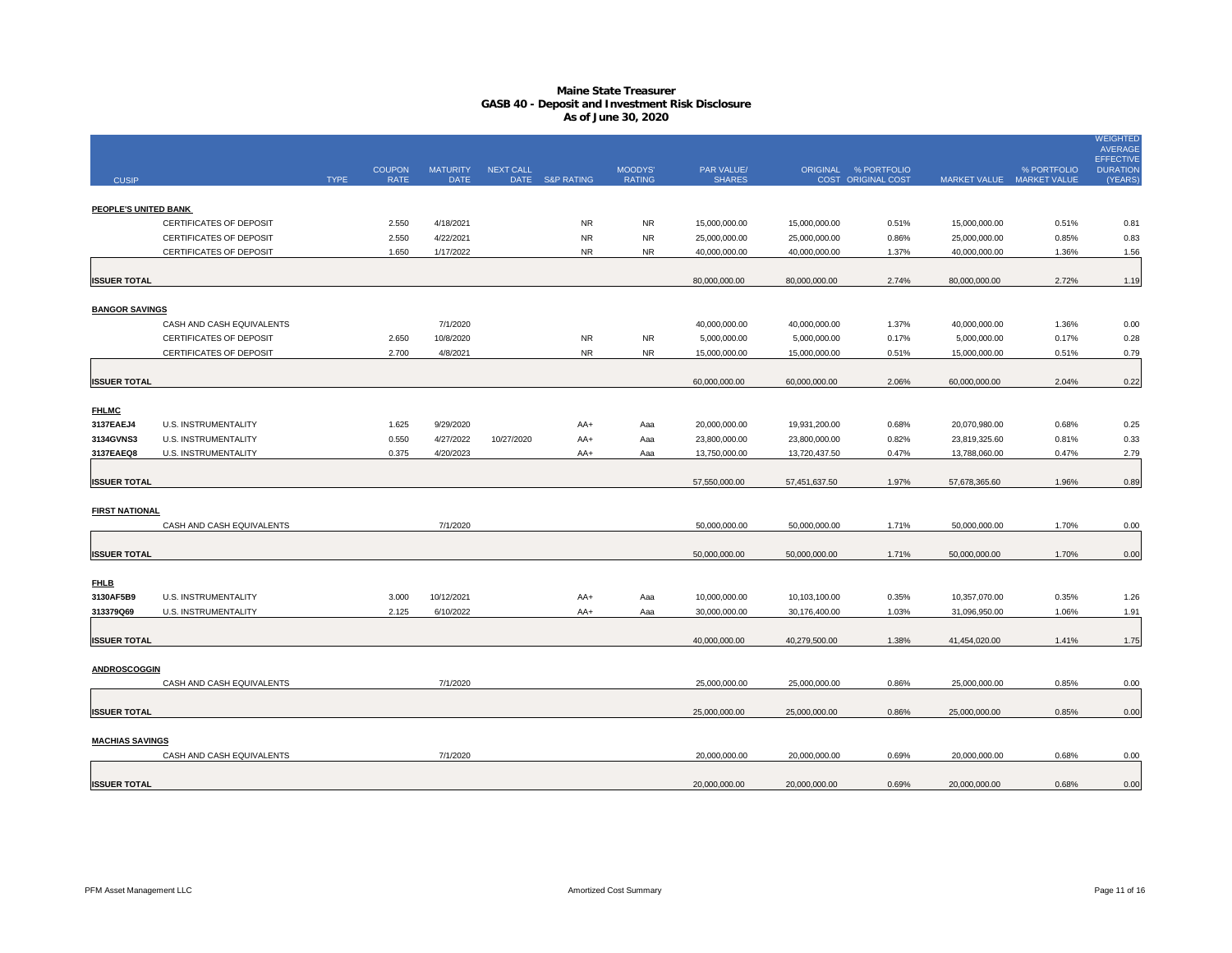|                                           |                           |             |                              |                                |                  |                 |                          |                             |                  |                                            |                     |                                    | WEIGHTED<br>AVERAGE                            |
|-------------------------------------------|---------------------------|-------------|------------------------------|--------------------------------|------------------|-----------------|--------------------------|-----------------------------|------------------|--------------------------------------------|---------------------|------------------------------------|------------------------------------------------|
| <b>CUSIP</b>                              |                           | <b>TYPE</b> | <b>COUPON</b><br><b>RATE</b> | <b>MATURITY</b><br><b>DATE</b> | <b>NEXT CALL</b> | DATE S&P RATING | MOODYS'<br><b>RATING</b> | PAR VALUE/<br><b>SHARES</b> |                  | ORIGINAL % PORTFOLIO<br>COST ORIGINAL COST | <b>MARKET VALUE</b> | % PORTFOLIO<br><b>MARKET VALUE</b> | <b>EFFECTIVE</b><br><b>DURATION</b><br>(YEARS) |
|                                           |                           |             |                              |                                |                  |                 |                          |                             |                  |                                            |                     |                                    |                                                |
| <b>JOHNSON &amp; JOHNSON</b><br>478160CD4 | CORPORATE                 |             | 2.250                        | 3/3/2022                       |                  | AAA             | Aaa                      | 16,893,000.00               | 16,680,992.85    | 0.57%                                      | 17,379,045.40       | 0.59%                              |                                                |
|                                           |                           |             |                              |                                |                  |                 |                          |                             |                  |                                            |                     |                                    | 1.64                                           |
| <b>ISSUER TOTAL</b>                       |                           |             |                              |                                |                  |                 |                          | 16,893,000.00               | 16,680,992.85    | 0.57%                                      | 17,379,045.40       | 0.59%                              | 1.64                                           |
| <b>BATH SAVINGS</b>                       |                           |             |                              |                                |                  |                 |                          |                             |                  |                                            |                     |                                    |                                                |
|                                           | CASH AND CASH EQUIVALENTS |             |                              | 7/1/2020                       |                  |                 |                          | 14,000,000.00               | 14,000,000.00    | 0.48%                                      | 14,000,000.00       | 0.48%                              | 0.00                                           |
| <b>ISSUER TOTAL</b>                       |                           |             |                              |                                |                  |                 |                          | 14,000,000.00               | 14,000,000.00    | 0.48%                                      | 14,000,000.00       | 0.48%                              | 0.00                                           |
|                                           |                           |             |                              |                                |                  |                 |                          |                             |                  |                                            |                     |                                    |                                                |
| <b>MICROSOFT</b>                          |                           |             |                              |                                |                  |                 |                          |                             |                  |                                            |                     |                                    |                                                |
| 594918BW3                                 | CORPORATE                 |             | 2.400                        | 2/6/2022                       | 1/6/2022         | AAA             | Aaa                      | 10,000,000.00               | 10,156,600.00    | 0.35%                                      | 10,319,040.00       | 0.35%                              | 1.49                                           |
| <b>ISSUER TOTAL</b>                       |                           |             |                              |                                |                  |                 |                          | 10,000,000.00               | 10,156,600.00    | 0.35%                                      | 10,319,040.00       | 0.35%                              | 1.49                                           |
|                                           |                           |             |                              |                                |                  |                 |                          |                             |                  |                                            |                     |                                    |                                                |
| <b>BIDDEFORD SAVINGS BANK</b>             | CASH AND CASH EQUIVALENTS |             |                              | 7/1/2020                       |                  |                 |                          | 5,000,000.00                | 5,000,000.00     | 0.17%                                      | 5,000,000.00        | 0.17%                              | 0.00                                           |
|                                           |                           |             |                              |                                |                  |                 |                          |                             |                  |                                            |                     |                                    |                                                |
| <b>ISSUER TOTAL</b>                       |                           |             |                              |                                |                  |                 |                          | 5,000,000.00                | 5,000,000.00     | 0.17%                                      | 5,000,000.00        | 0.17%                              | 0.00                                           |
|                                           |                           |             |                              |                                |                  |                 |                          |                             |                  |                                            |                     |                                    |                                                |
| <b>GRAND TOTAL</b>                        |                           |             |                              |                                |                  |                 |                          | 2,913,193,000.00            | 2,916,518,430.37 | 100.00%                                    | 2,936,779,352.60    | 100.00%                            |                                                |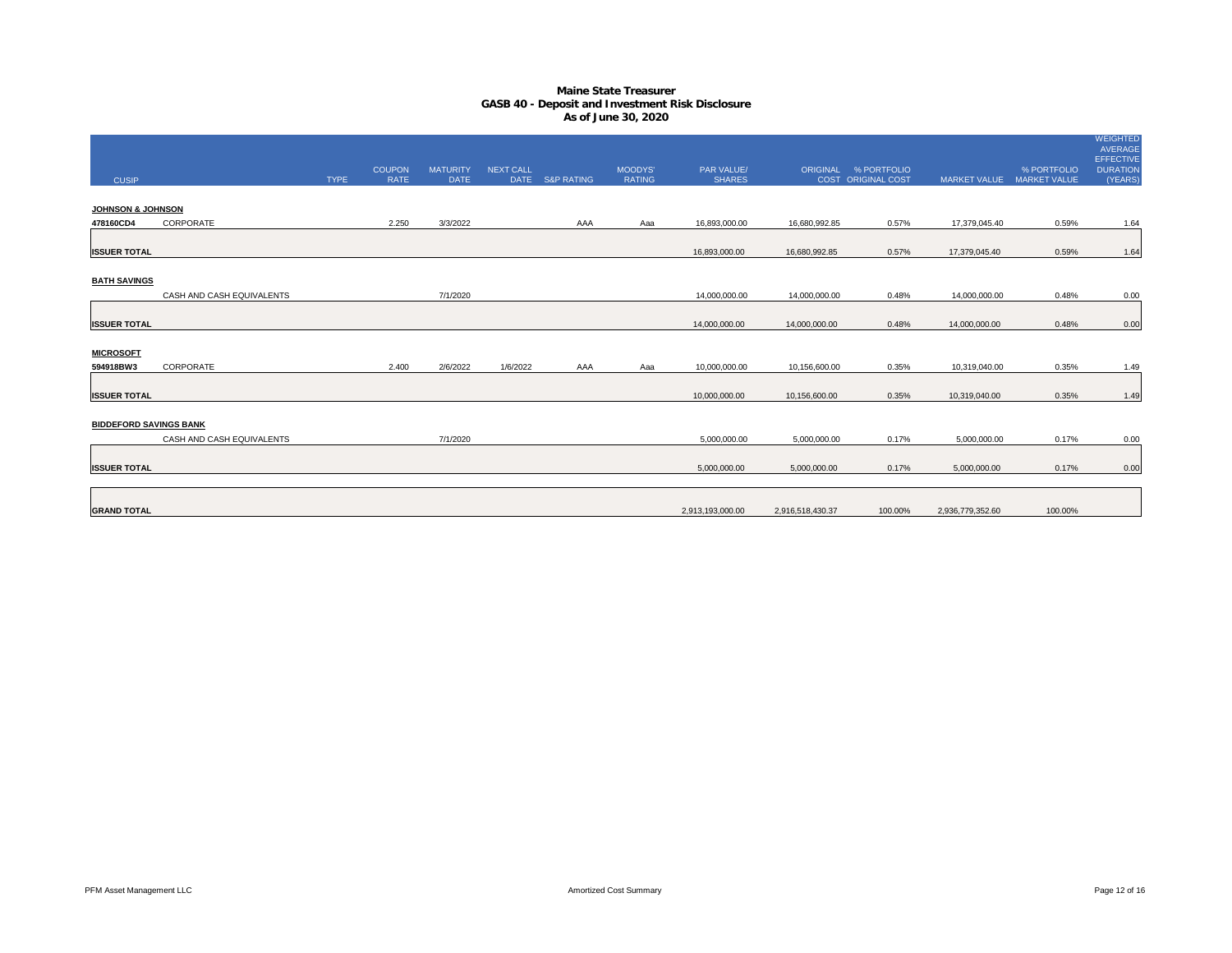#### **Maine State Treasurer Securities PurchasedDuring the Month Ended June 30, 2020**

| <b>CUSIP</b>                | <b>ISSUER</b>           | <b>DATE</b> | <b>COUPON</b> | <b>MATURITY</b> | <b>CALL DATE</b> | <b>PAR VALUE/SHARES</b> | <b>UNIT COST</b> | <b>PRINCIPAL</b> | <b>ACCRUED</b><br><b>INTEREST</b><br><b>PURCHASED</b> | YIELD  |
|-----------------------------|-------------------------|-------------|---------------|-----------------|------------------|-------------------------|------------------|------------------|-------------------------------------------------------|--------|
| <b>CASH AND EQUIVALENTS</b> |                         |             |               |                 |                  |                         |                  |                  |                                                       |        |
|                             | FIDELITY GOVERNMENT MMF | 6/3/2020    | 0.120V        |                 |                  | 14,000,000.00           | 100.00           | 14,000,000.00    | 0.00                                                  | 0.120V |
|                             | FIDELITY GOVERNMENT MMF | 6/5/2020    | 0.120V        |                 |                  | 41.000.000.00           | 100.00           | 41,000,000.00    | 0.00                                                  | 0.120V |
|                             | FIDELITY GOVERNMENT MMF | 6/8/2020    | 0.120V        |                 |                  | 5,000,000.00            | 100.00           | 5,000,000.00     | 0.00                                                  | 0.120V |
|                             | TD BANK                 | 6/9/2020    | 0.000V        |                 |                  | 8,000,000.00            | 100.00           | 8,000,000.00     | 0.00                                                  | 0.000V |
|                             | FIDELITY GOVERNMENT MMF | 6/10/2020   | 0.120V        |                 |                  | 15,000,000.00           | 100.00           | 15,000,000.00    | 0.00                                                  | 0.120V |
|                             | FIDELITY GOVERNMENT MMF | 6/12/2020   | 0.120V        |                 |                  | 87,000,000.00           | 100.00           | 87,000,000.00    | 0.00                                                  | 0.120V |
|                             | FIDELITY GOVERNMENT MMF | 6/15/2020   | 0.120V        |                 |                  | 14,000,000.00           | 100.00           | 14,000,000.00    | 0.00                                                  | 0.120V |
|                             | FIDELITY GOVERNMENT MMF | 6/16/2020   | 0.120V        |                 |                  | 33,000,000.00           | 100.00           | 33,000,000.00    | 0.00                                                  | 0.120V |
|                             | FIDELITY GOVERNMENT MMF | 6/17/2020   | 0.120V        |                 |                  | 16,000,000.00           | 100.00           | 16,000,000.00    | 0.00                                                  | 0.120V |
|                             | FIDELITY GOVERNMENT MMF | 6/18/2020   | 0.120V        |                 |                  | 14,000,000.00           | 100.00           | 14,000,000.00    | 0.00                                                  | 0.120V |
|                             | FIDELITY GOVERNMENT MMF | 6/19/2020   | 0.120V        |                 |                  | 64,000,000.00           | 100.00           | 64,000,000.00    | 0.00                                                  | 0.120V |
|                             | FIDELITY GOVERNMENT MMF | 6/23/2020   | 0.120V        |                 |                  | 12,000,000.00           | 100.00           | 12,000,000.00    | 0.00                                                  | 0.120V |
|                             | FIDELITY GOVERNMENT MMF | 6/24/2020   | 0.120V        |                 |                  | 17,000,000.00           | 100.00           | 17.000.000.00    | 0.00                                                  | 0.120V |
|                             | <b>TD BANK</b>          | 6/24/2020   | 0.000V        |                 |                  | 100,000,000.00          | 100.00           | 100,000,000.00   | 0.00                                                  | 0.000V |
|                             | FIDELITY GOVERNMENT MMF | 6/26/2020   | 0.120V        |                 |                  | 45,000,000.00           | 100.00           | 45,000,000.00    | 0.00                                                  | 0.120V |
| <b>TOTAL:</b>               |                         |             |               |                 |                  |                         |                  |                  |                                                       |        |
|                             |                         |             |               |                 |                  | 485.000.000.00          |                  | 485,000,000.00   | 0.00                                                  |        |
| <b>GRAND TOTAL:</b>         |                         |             |               |                 |                  | 485,000,000.00          |                  | 485,000,000.00   | 0.00                                                  |        |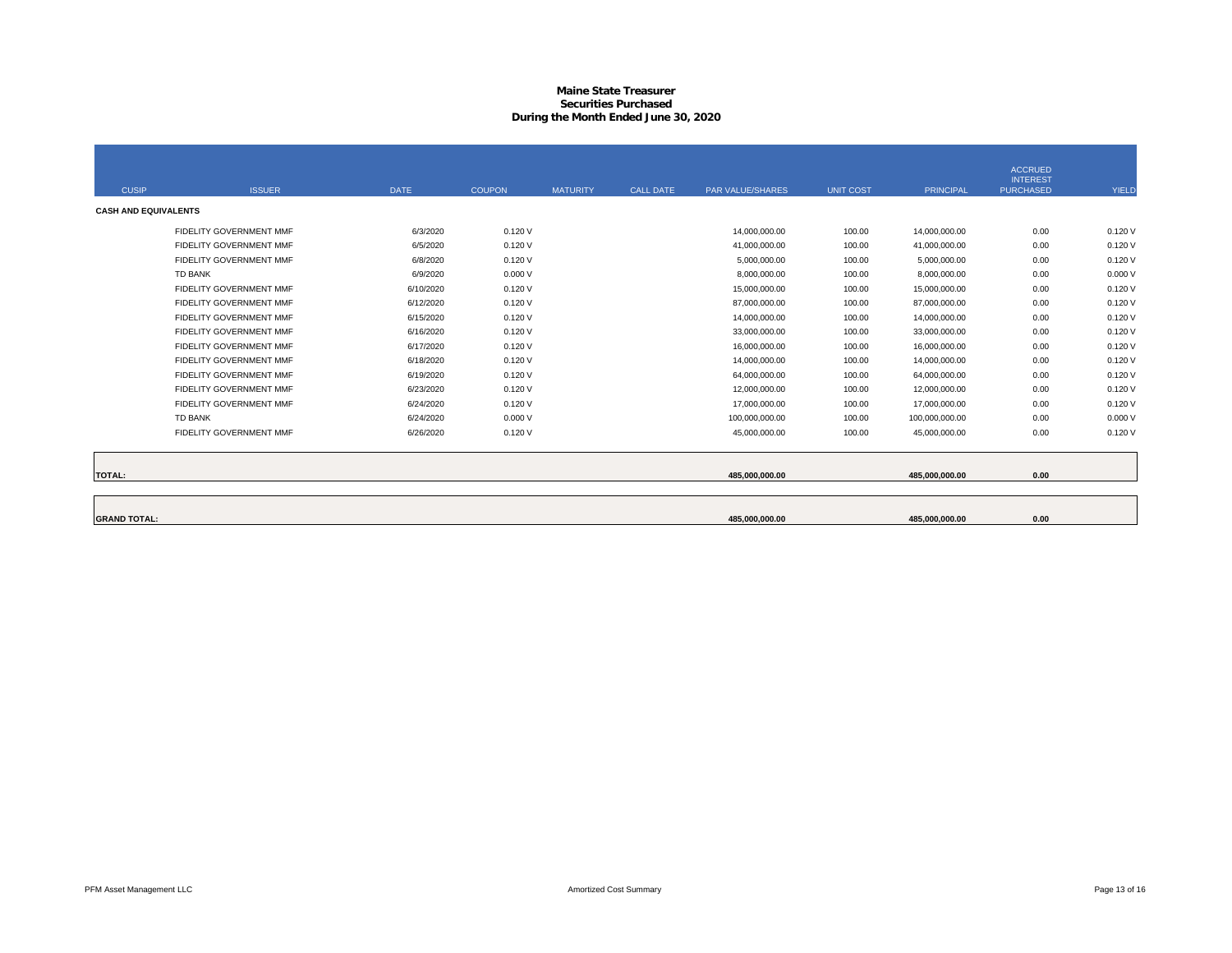#### **Maine State Treasurer Securities Sold and MaturedDuring the Month Ended June 30, 2020**

| <b>CUSIP</b>        | <b>ISSUER</b>               | <b>DATE</b> |        | <b>MATURITY/</b><br>COUPON CALL DATE | <b>PAR VALUE/SHARES</b> | <b>ORIGINAL COST</b> | <b>AMORTIZED COST AT</b><br><b>SALE OR MATURITY</b><br>(AMORT) | <b>PRICE</b> | <b>MARKET VALUE AT</b><br>SALE / SALE OR MATURITY /<br>ACCRETION / MATURITY CHANGE IN MARKET REALIZED GAIN<br><b>VALUE</b> | (LOSS) | <b>ACCRUED</b><br><b>INTEREST</b><br><b>SOLD</b> | <b>INTEREST</b><br><b>RECEIVED</b> | <b>INTEREST</b><br><b>EARNED</b> | <b>YIELD</b> |
|---------------------|-----------------------------|-------------|--------|--------------------------------------|-------------------------|----------------------|----------------------------------------------------------------|--------------|----------------------------------------------------------------------------------------------------------------------------|--------|--------------------------------------------------|------------------------------------|----------------------------------|--------------|
|                     | <b>CASH AND EQUIVALENTS</b> |             |        |                                      |                         |                      |                                                                |              |                                                                                                                            |        |                                                  |                                    |                                  |              |
|                     | FIDELITY GOVERNMENT MMF     | 6/1/2020    | 0.120V |                                      | 34,000,000.00           | 34,000,000.00        | 34,000,000.00                                                  | 100.00       | 34,000,000.00                                                                                                              | 0.00   | 0.00                                             | 0.00                               | 0.00                             | 0.120V       |
|                     |                             |             |        |                                      |                         |                      | 0.00                                                           |              | 0.00                                                                                                                       |        |                                                  |                                    |                                  |              |
|                     | FIDELITY GOVERNMENT MMF     | 6/2/2020    | 0.120V |                                      | 9,000,000.00            | 9,000,000.00         | 9,000,000.00                                                   | 100.00       | 9,000,000.00                                                                                                               | 0.00   | 0.00                                             | 0.00                               | 0.00                             | 0.120V       |
|                     |                             |             |        |                                      |                         |                      | 0.00                                                           |              | 0.00                                                                                                                       |        |                                                  |                                    |                                  |              |
|                     | FIDELITY GOVERNMENT MMF     | 6/4/2020    | 0.120V |                                      | 39,000,000.00           | 39,000,000.00        | 39,000,000.00                                                  | 100.00       | 39,000,000.00                                                                                                              | 0.00   | 0.00                                             | 0.00                               | 0.00                             | 0.120V       |
|                     |                             |             |        |                                      |                         |                      | 0.00                                                           |              | 0.00                                                                                                                       |        |                                                  |                                    |                                  |              |
|                     | FIDELITY GOVERNMENT MMF     | 6/11/2020   | 0.120V |                                      | 82,000,000.00           | 82.000.000.00        | 82,000,000.00                                                  | 100.00       | 82,000,000.00                                                                                                              | 0.00   | 0.00                                             | 0.00                               | 0.00                             | 0.120V       |
|                     |                             |             |        |                                      |                         |                      | 0.00                                                           |              | 0.00                                                                                                                       |        |                                                  |                                    |                                  |              |
|                     | <b>BANGOR SAVINGS</b>       | 6/15/2020   | 0.050V |                                      | 25,000,000.00           | 25,000,000.00        | 25,000,000.00                                                  | 100.00       | 25,000,000.00                                                                                                              | 0.00   | 0.00                                             | 0.00                               | 0.00                             | 0.050V       |
|                     |                             |             |        |                                      |                         |                      | 0.00                                                           |              | 0.00                                                                                                                       |        |                                                  |                                    |                                  |              |
|                     | FIDELITY GOVERNMENT MMF     | 6/25/2020   | 0.120V |                                      | 32,000,000.00           | 32,000,000.00        | 32,000,000.00                                                  | 100.00       | 32,000,000.00                                                                                                              | 0.00   | 0.00                                             | 0.00                               | 0.00                             | 0.120V       |
|                     |                             |             |        |                                      |                         |                      | 0.00                                                           |              | 0.00                                                                                                                       |        |                                                  |                                    |                                  |              |
|                     | TD BANK                     | 6/29/2020   | 0.000V |                                      | 37,000,000.00           | 37,000,000.00        | 37,000,000.00                                                  | 100.00       | 37,000,000.00                                                                                                              | 0.00   | 0.00                                             | 0.00                               | 0.00                             | 0.000V       |
|                     |                             |             |        |                                      |                         |                      | 0.00                                                           |              | 0.00                                                                                                                       |        |                                                  |                                    |                                  |              |
|                     | <b>TD BANK</b>              | 6/30/2020   | 0.000V |                                      | 6,000,000.00            | 6,000,000.00         | 6,000,000.00                                                   | 100.00       | 6,000,000.00                                                                                                               | 0.00   | 0.00                                             | 0.00                               | 0.00                             | 0.000V       |
|                     |                             |             |        |                                      |                         |                      | 0.00                                                           |              | 0.00                                                                                                                       |        |                                                  |                                    |                                  |              |
|                     |                             |             |        |                                      | 264.000.000.00          | 264.000.000.00       | 264,000,000.00                                                 |              | 264,000,000.00                                                                                                             | 0.00   | 0.00                                             | 0.00                               | 0.00                             |              |
| <b>TOTAL:</b>       |                             |             |        |                                      |                         |                      | 0.00                                                           |              | 0.00                                                                                                                       |        |                                                  |                                    |                                  |              |
|                     |                             |             |        |                                      |                         |                      |                                                                |              |                                                                                                                            |        |                                                  |                                    |                                  |              |
|                     |                             |             |        | £.                                   | 264,000,000.00          | 264,000,000.00       | 264,000,000.00                                                 |              | 264,000,000.00                                                                                                             | 0.00   | 0.00                                             | 0.00                               | 0.00                             |              |
| <b>GRAND TOTAL:</b> |                             |             |        |                                      |                         |                      | 0.00                                                           |              | 0.00                                                                                                                       |        |                                                  |                                    |                                  |              |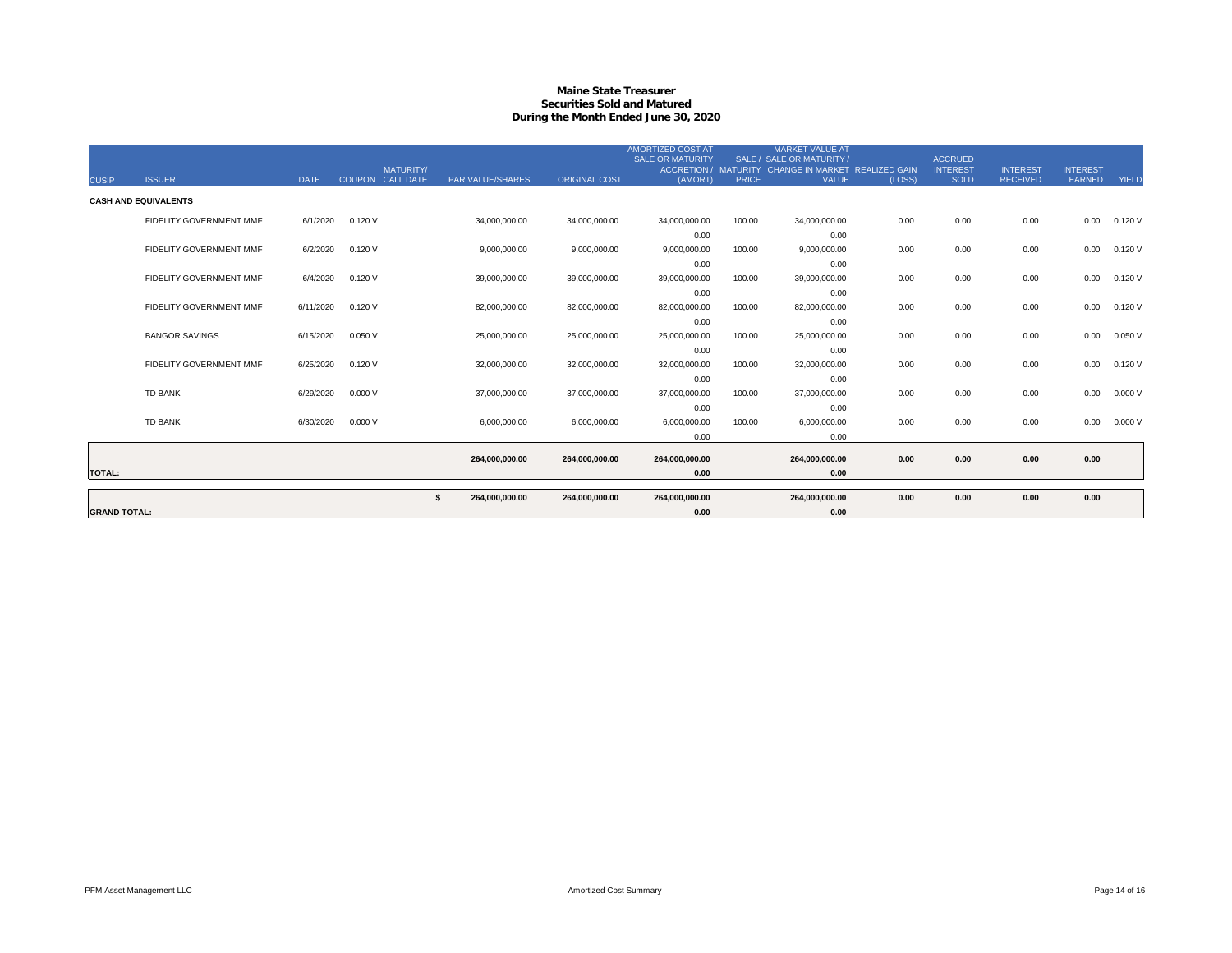# **Maine State Treasurer Transaction Report For the Month Ended June 30, 2020**

| <b>DATE</b>              | <b>CUSIP</b> | <b>TRANSACTION</b> | <b>SECURITY TYPE</b> | <b>DESCRIPTION</b>             | <b>MATURITY</b> | PAR VALUE/SHARES | <b>PRINCIPAL</b> | <b>INTEREST</b> | <b>TRANSACTION TOTAL</b> | <b>BALANCE</b>      |
|--------------------------|--------------|--------------------|----------------------|--------------------------------|-----------------|------------------|------------------|-----------------|--------------------------|---------------------|
|                          |              |                    |                      |                                |                 |                  |                  |                 |                          |                     |
| 6/1/2020                 |              | <b>INTEREST</b>    | <b>CASH EQUIV</b>    | <b>FIDELITY GOVERNMENT MMF</b> |                 | 0.00             | 0.00             | 59,029.36       | 59,029.36                | 59,029.36           |
|                          |              | <b>SELL</b>        | <b>CASH EQUIV</b>    | <b>FIDELITY GOVERNMENT MMF</b> |                 | 34,000,000.00    | 34,000,000.00    | 0.00            | 34,000,000.00            | 34,059,029.36       |
|                          |              | <b>INTEREST</b>    | <b>CASH EQUIV</b>    | <b>PFM FUNDS</b>               |                 | 0.00             | 0.00             | 42,649.76       | 42,649.76                | 34, 101, 679. 12    |
|                          |              | <b>INTEREST</b>    | <b>CASH EQUIV</b>    | ANDROSCOGGIN                   |                 | 0.00             | 0.00             | 5,260.27        | 5,260.27                 | 34,106,939.39       |
|                          |              | <b>INTEREST</b>    | <b>CASH EQUIV</b>    | <b>BANGOR SAVINGS</b>          |                 | 0.00             | 0.00             | 2,752.73        | 2,752.73                 | 34.109.692.12       |
|                          |              | <b>INTEREST</b>    | <b>CASH EQUIV</b>    | <b>BATH SAVINGS</b>            |                 | 0.00             | 0.00             | 2,872.88        | 2,872.88                 | 34,112,565.00       |
|                          |              | <b>INTEREST</b>    | <b>CASH EQUIV</b>    | <b>BAR HARBOR</b>              |                 | 0.00             | 0.00             | 9,377.05        | 9,377.05                 | 34,121,942.05       |
|                          |              | <b>INTEREST</b>    | <b>CASH EQUIV</b>    | <b>BIDDEFORD SAVINGS BANK</b>  |                 | 0.00             | 0.00             | 993.25          | 993.25                   | 34,122,935.30       |
|                          |              | <b>INTEREST</b>    | <b>CASH EQUIV</b>    | <b>CAMDEN NATIONAL</b>         |                 | 0.00             | 0.00             | 5,929.21        | 5,929.21                 | 34,128,864.51       |
|                          |              | <b>INTEREST</b>    | <b>CASH EQUIV</b>    | <b>CITIZENS BANK</b>           |                 | 0.00             | 0.00             | 765.02          | 765.02                   | 34,129,629.53       |
|                          |              | <b>INTEREST</b>    | <b>CASH EQUIV</b>    | <b>CITIZENS BANK</b>           |                 | 0.00             | 0.00             | 20,382.30       | 20,382.30                | 34,150,011.83       |
|                          |              | <b>INTEREST</b>    | <b>CASH EQUIV</b>    | <b>FIRST NATIONAL</b>          |                 | 0.00             | 0.00             | 2,117.48        | 2,117.48                 | 34, 152, 129. 31    |
|                          |              | <b>INTEREST</b>    | <b>CASH EQUIV</b>    | <b>MACHIAS SAVINGS</b>         |                 | 0.00             | 0.00             | 602.75          | 602.75                   | 34, 152, 732.06     |
|                          |              | <b>INTEREST</b>    | <b>CASH EQUIV</b>    | <b>TD BANK</b>                 |                 | 0.00             | 0.00             | 53,346.99       | 53,346.99                | 34,206,079.05       |
|                          |              | <b>INTEREST</b>    | <b>CASH EQUIV</b>    | U.S. BANK DDA                  |                 | 0.00             | 0.00             | 16,262.85       | 16,262.85                | 34,222,341.90       |
| 6/2/2020                 |              | SELL               | <b>CASH EQUIV</b>    | FIDELITY GOVERNMENT MMF        |                 | 9,000,000.00     | 9,000,000.00     | 0.00            | 9,000,000.00             | 43,222,341.90       |
| 6/3/2020                 |              | <b>BUY</b>         | <b>CASH EQUIV</b>    | <b>FIDELITY GOVERNMENT MMF</b> |                 | 14.000.000.00    | 14,000,000.00    | 0.00            | (14,000,000.00)          | 29.222.341.90       |
| 6/4/2020                 |              | SELL               | <b>CASH EQUIV</b>    | <b>FIDELITY GOVERNMENT MMF</b> |                 | 39,000,000.00    | 39,000,000.00    | 0.00            | 39,000,000.00            | 68,222,341.90       |
| 6/5/2020                 |              | <b>BUY</b>         | <b>CASH EQUIV</b>    | FIDELITY GOVERNMENT MMF        |                 | 41,000,000.00    | 41,000,000.00    | 0.00            | (41,000,000.00)          | 27,222,341.90       |
| 6/8/2020                 |              | <b>BUY</b>         | <b>CASH EQUIV</b>    | FIDELITY GOVERNMENT MMF        |                 | 5,000,000.00     | 5,000,000.00     | 0.00            | (5,000,000.00)           | 22.222.341.90       |
| 6/9/2020                 |              | <b>BUY</b>         | <b>CASH EQUIV</b>    | <b>TD BANK</b>                 |                 | 8,000,000.00     | 8,000,000.00     | 0.00            | (8,000,000.00)           | 14,222,341.90       |
| 6/10/2020                | 313379Q69    | <b>INTEREST</b>    | <b>INSTR</b>         | <b>FHLB</b>                    | 6/10/2022       | 0.00             | 0.00             | 318,750.00      | 318,750.00               | 14,541,091.90       |
|                          |              | <b>BUY</b>         | <b>CASH EQUIV</b>    | <b>FIDELITY GOVERNMENT MMF</b> |                 | 15,000,000.00    | 15,000,000.00    | 0.00            | (15,000,000.00)          | (458,908.10)        |
| 6/11/2020                |              | SELL               | <b>CASH EQUIV</b>    | FIDELITY GOVERNMENT MMF        |                 | 82,000,000.00    | 82,000,000.00    | 0.00            | 82,000,000.00            | 81,541,091.90       |
| 6/12/2020                |              | <b>BUY</b>         | <b>CASH EQUIV</b>    | <b>FIDELITY GOVERNMENT MMF</b> |                 | 87,000,000.00    | 87,000,000.00    | 0.00            | (87,000,000.00)          | (5,458,908.10)      |
| 6/15/2020                |              | <b>BUY</b>         | <b>CASH EQUIV</b>    | <b>FIDELITY GOVERNMENT MMF</b> |                 | 14,000,000.00    | 14,000,000.00    | 0.00            | (14,000,000.00)          | (19, 458, 908.10)   |
|                          | 912828YW4    | <b>INTEREST</b>    | <b>UST</b>           | <b>US TREASURY</b>             | 12/15/2022      | 0.00             | 0.00             | 243,750.00      | 243,750.00               | (19, 215, 158, 10)  |
|                          |              | SELL               | <b>CASH EQUIV</b>    | <b>BANGOR SAVINGS</b>          |                 | 25,000,000.00    | 25,000,000.00    | 0.00            | 25,000,000.00            | 5,784,841.90        |
| 6/16/2020                |              | <b>BUY</b>         | <b>CASH EQUIV</b>    | <b>FIDELITY GOVERNMENT MMF</b> |                 | 33.000.000.00    | 33,000,000.00    | 0.00            | (33,000,000.00)          | (27, 215, 158, 10)  |
| 6/17/2020                |              | <b>BUY</b>         | <b>CASH EQUIV</b>    | <b>FIDELITY GOVERNMENT MMF</b> |                 | 16,000,000.00    | 16,000,000.00    | 0.00            | (16,000,000.00)          | (43, 215, 158, 10)  |
| 6/18/2020                |              | <b>BUY</b>         | <b>CASH EQUIV</b>    | FIDELITY GOVERNMENT MMF        |                 | 14,000,000.00    | 14,000,000.00    | 0.00            | (14,000,000.00)          | (57, 215, 158, 10)  |
| 6/19/2020                |              | <b>BUY</b>         | <b>CASH EQUIV</b>    | <b>FIDELITY GOVERNMENT MMF</b> |                 | 64,000,000.00    | 64,000,000.00    | 0.00            | (64,000,000.00)          | (121, 215, 158.10)  |
| 6/23/2020                |              | <b>BUY</b>         | <b>CASH EQUIV</b>    | FIDELITY GOVERNMENT MMF        |                 | 12,000,000.00    | 12,000,000.00    | 0.00            | (12,000,000.00)          | (133, 215, 158.10)  |
| 6/24/2020                |              | <b>BUY</b>         | <b>CASH EQUIV</b>    | FIDELITY GOVERNMENT MMF        |                 | 17,000,000.00    | 17,000,000.00    | 0.00            | (17,000,000.00)          | (150, 215, 158.10)  |
|                          |              | <b>BUY</b>         | <b>CASH EQUIV</b>    | <b>TD BANK</b>                 |                 | 100,000,000.00   | 100,000,000.00   | 0.00            | (100,000,000.00)         | (250, 215, 158.10)  |
| 6/25/2020                |              | SELL               | <b>CASH EQUIV</b>    | FIDELITY GOVERNMENT MMF        |                 | 32,000,000.00    | 32,000,000.00    | 0.00            | 32,000,000.00            | (218, 215, 158, 10) |
| 6/26/2020                |              | <b>BUY</b>         | <b>CASH EQUIV</b>    | FIDELITY GOVERNMENT MMF        |                 | 45,000,000.00    | 45,000,000.00    | 0.00            | (45,000,000.00)          | (263, 215, 158.10)  |
| 6/29/2020                |              | SELL               | <b>CASH EQUIV</b>    | <b>TD BANK</b>                 |                 | 37,000,000.00    | 37,000,000.00    | 0.00            | 37,000,000.00            | (226, 215, 158.10)  |
| 6/30/2020                | 912828XG0    | <b>INTEREST</b>    | <b>UST</b>           | <b>US TREASURY</b>             | 6/30/2022       | 0.00             | 0.00             | 286,875.00      | 286,875.00               | (225, 928, 283, 10) |
|                          |              | <b>INTEREST</b>    | <b>CASH EQUIV</b>    | MISC INCOME                    |                 | 0.00             | 0.00             | 1.69            | 1.69                     | (225, 928, 281.41)  |
|                          |              | <b>SELL</b>        | <b>CASH EQUIV</b>    | <b>TD BANK</b>                 |                 | 6,000,000.00     | 6,000,000.00     | 0.00            | 6,000,000.00             | (219, 928, 281.41)  |
|                          |              | 219,928,281.41     |                      |                                |                 |                  |                  |                 |                          |                     |
| <b>Net Contributions</b> |              |                    |                      |                                |                 |                  |                  |                 |                          |                     |



 $\mathbf{I}$ 



**-**